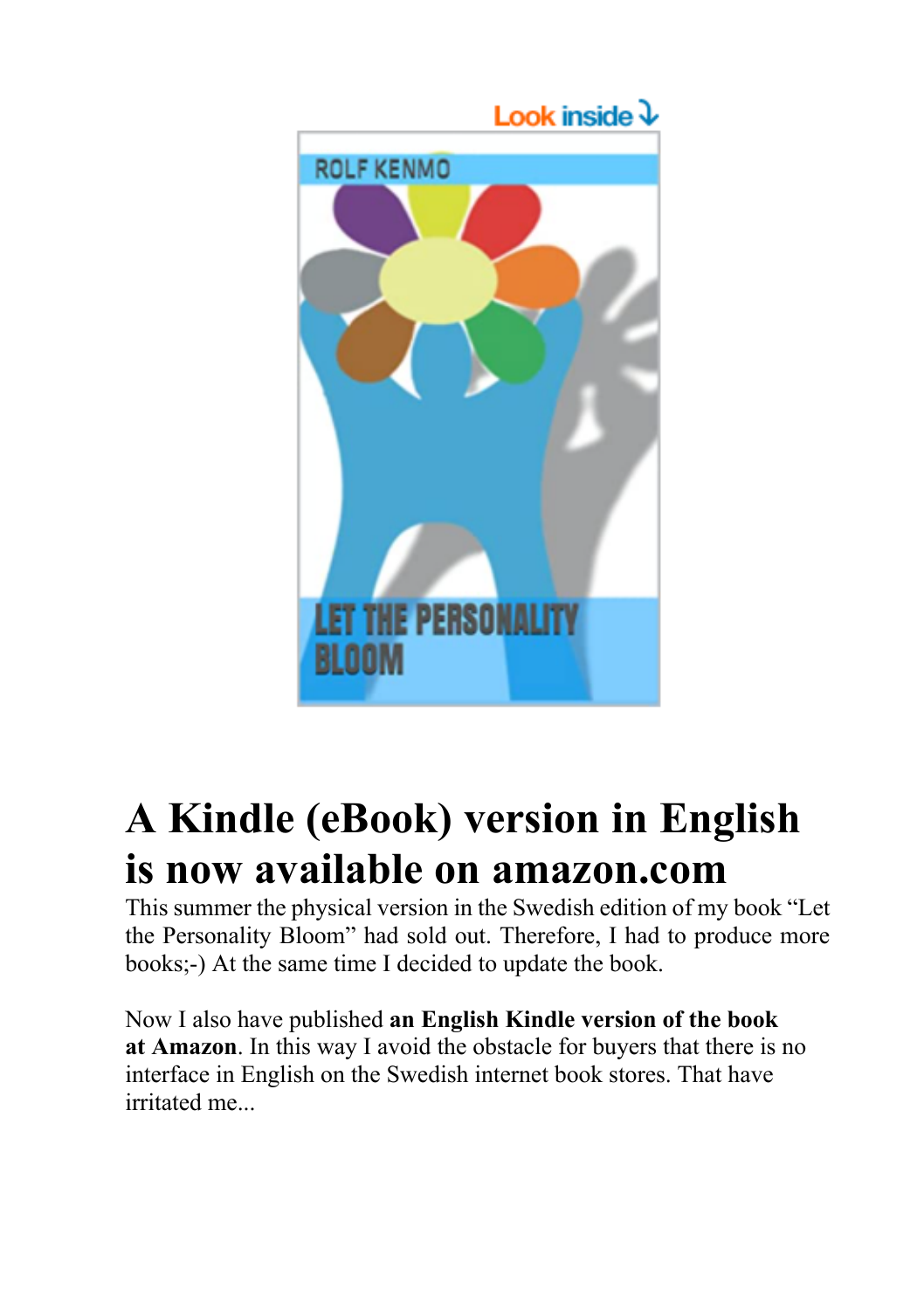Not so many changes in the book. Mostly the new and more professionally designed symbols for the factors

A new "recipe" for the main thread in the book: How to be successful with personal development, when you use the HumanGuide concepts?" The former method was too ambitious…

#### **Now is the method...**

1- Do the test

2- Figure out the first version of your StrengthStrategy based on your testresult

3- Decide what is your three Powergoals (there is a book...) to start with. Moreover, you can get a god support by using the webapp your.humanguide.se

Then you can use the webapp your.humanguide.se as a kind of turbo  $-$  a digital dictionary (the content partly from the book)

You know the eBook format is very practical even if many people today still prefer a real book. It is another feeling and what you are custom with. Perhaps I will also do an audio version, because more and more are listening on audio versions. You know it could be a good possibility in many situations, which could be boring e.g. travelling, cleaning, etc. However, you need to be aware that doing two things aren't mindfulness… You aren't in the present. In my opinion this aspect isn't binary, but sometimes it is good to only be in the moment and also be open to new experiences – also by chance;-)

**Anyhow eBooks have certain advantages** – especially mine, because many readers have told me that they use it as a kind of dictionary. They could say like this: After I have finished the book I understood that I had learnt a lot. It was easy to read, but I now realised that it contained very condensed knowledge. One of these readers was an engineer, which pleases me very much;-)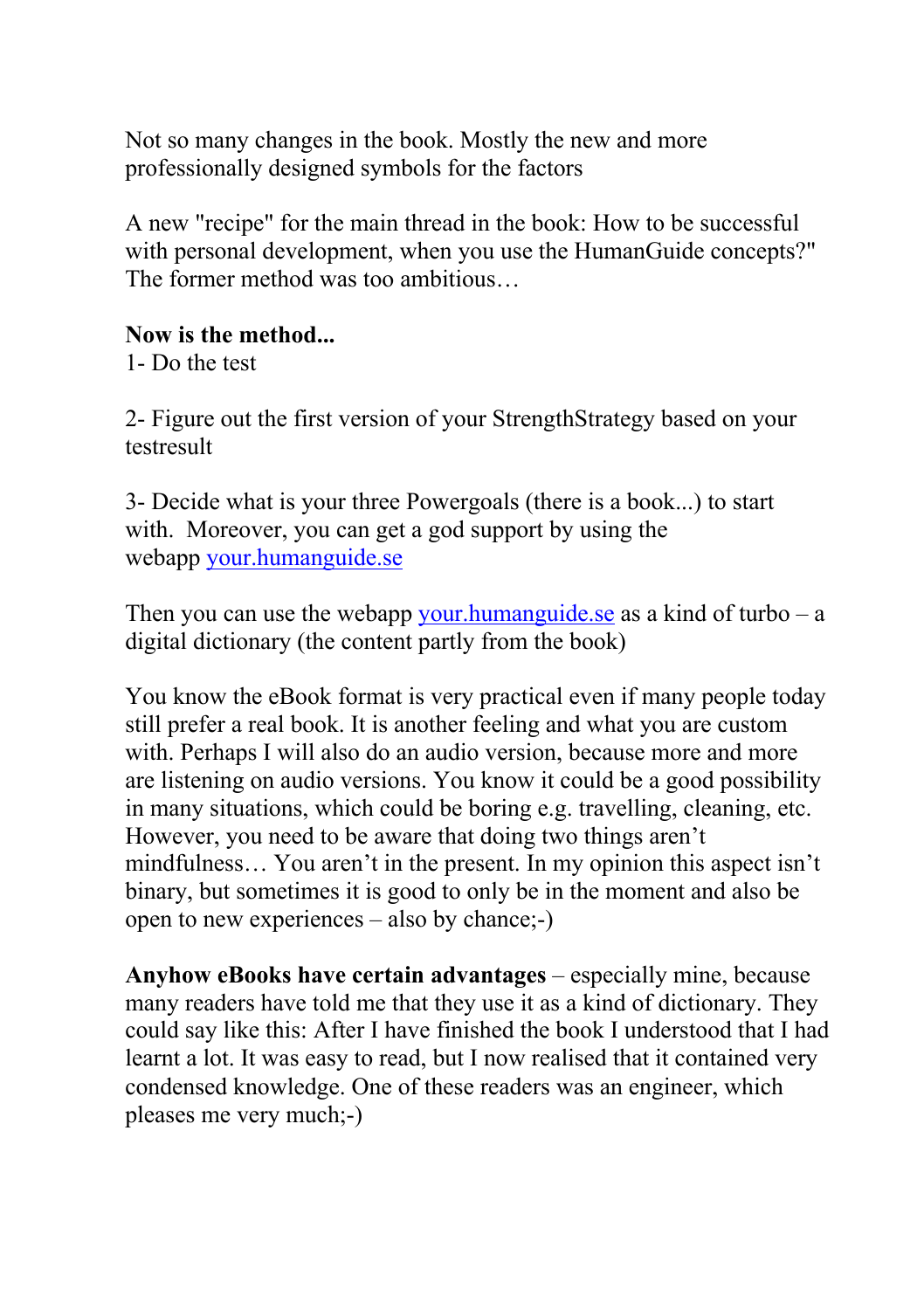What is then the advantages? Well,

- you can read in much more situations
- many say "Knowledge is the lightest burden" in this case zero to add a book;-)
- you can add book marks
- you can add notes
- information is searchable

Hmmm. I have recently understood one problem with an eBook. You don't see it, so you need to have some system, which reminds you on having the book or establish new customs for reading…

Knowledge greetings and to our success, Rolf

p.s. If you search for the book at the Amazon, then it is best to search for **let the personality bloom rolf kenmo.** The paper version is the old version. I don't think I will produce a new paper version, because there are so many advantages with an eBook, but it takes some time for people to adopt…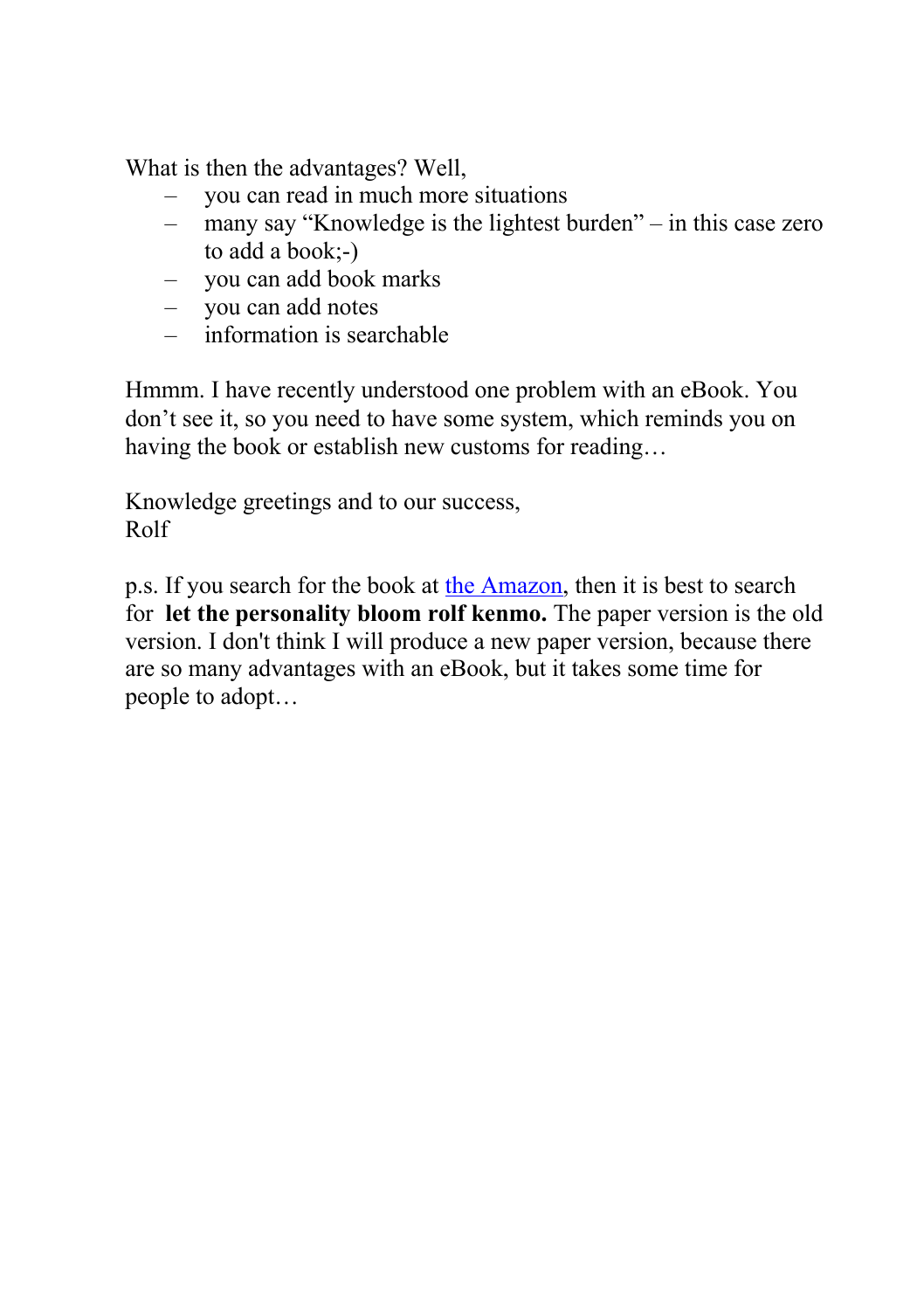## **Testimonials…**

*"I was recommended the book and was hooked. I have learnt more than I so far have learnt in my 26 years of life! Your book touched me. It gave me new perspectives, a new tolerance level. It has been of great help for me."*

#### LS, Pharmacist

*"Unbelievable good book. I suppose the best I have read. What has impressed me a lot that you have got all so concentrated, i.e. no buzz or unnecessary information. Only "fact-knowledge" clear as a bell, which you can use immediately. I have already had great use of the knowledge both in my private life and at work. Sometimes I am using the book as a "dictionary". I am 32 years old, so I feel a little that I have got a life experience and knowledge, which I do not yet have. I have learnt more about myself and other people, but as you write in the book: You have to continue with your development all the time."*

#### JB, Engineer

*"I have read the book once and then two more times. I have also lent it to friends, because it is worthwhile reading. The book has given me deeper understanding that people are different, why they are different and how they express themselves. I apply the book's messages in all my relations. Foremost it has helped me in my relation with my boss and my life partner. I notice that I have got a deeper understanding of myself and how I behave. I have now keys and tools to act in alternative ways, which has enriched my life!"*

#### CK, Teacher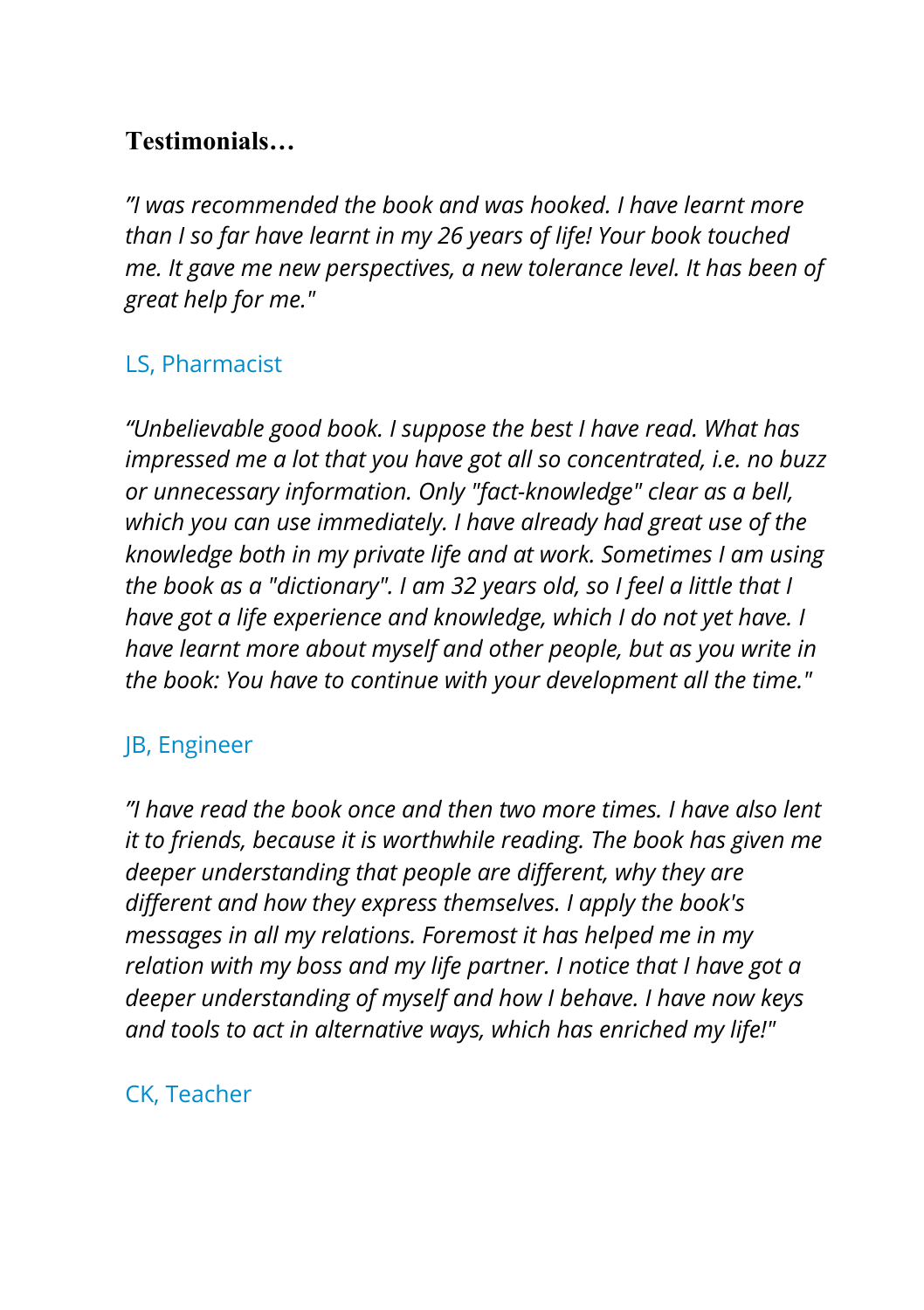*In the book* Let the Personality Bloom *Rolf Kenmo categorizes our qualities in what he calls "Eight Boxes". With help of these eight boxes we can plot in our personality in order to coach ourselves and other people. Our different qualities have both a front and a back side. The back side is not negative. It shows instead a development potential. The author shows also how different qualities cooperate or collide. Moreover, Kenmo uses his own life as an example.* Let the Personality Bloom *brings also up topics as mental training, stress and positive thinking. He inspires the reader to do a PersonCompass and a FuturePlan. Kenmo is thorough in his writing and what he shares. He also uses a metaphorical language, which gives new perspectives on the theme "Know thyself".*

Ylva Florman, BTJ Bibliotekstjänst (Library service), BTJ-info 17, 2009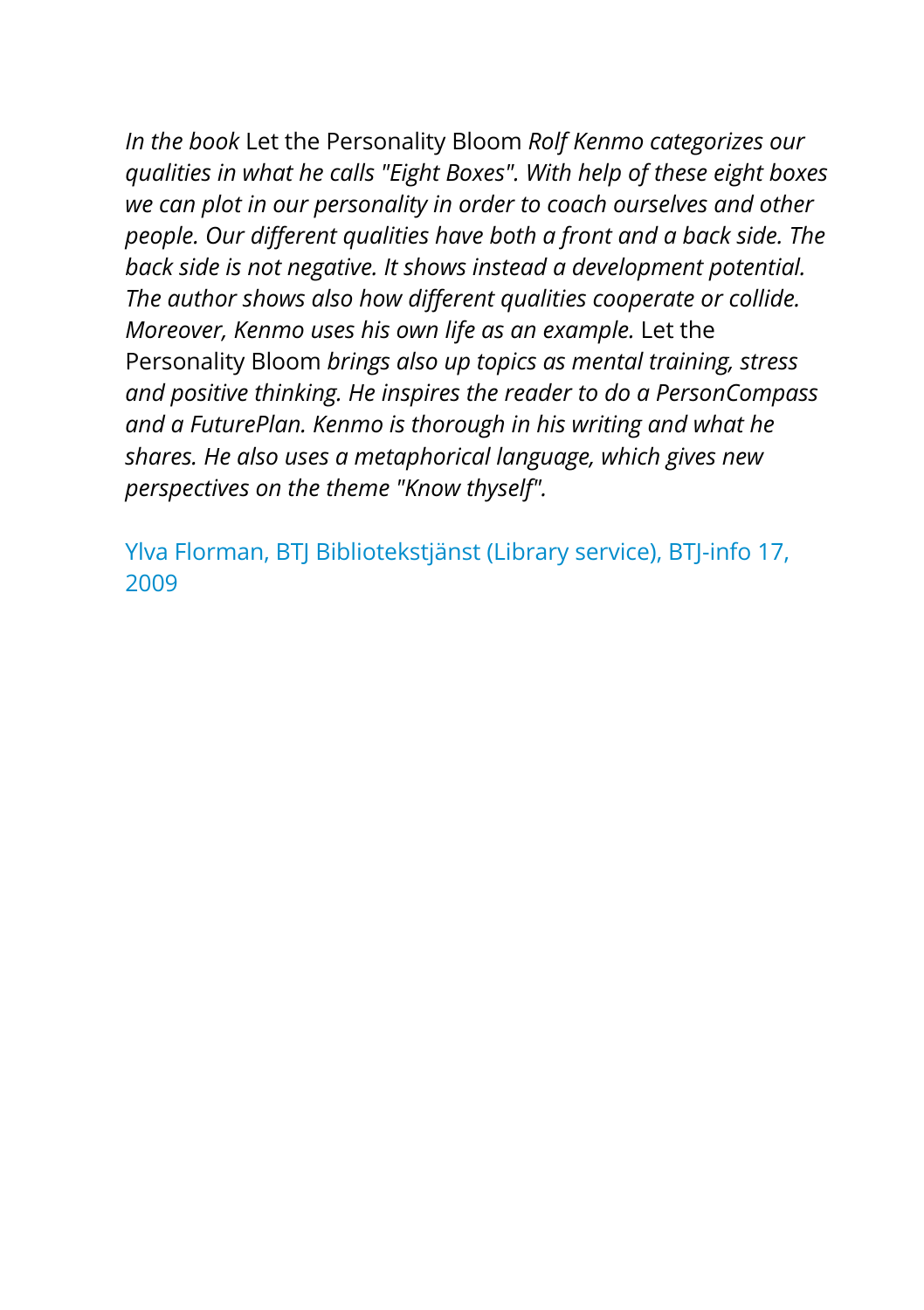H.E. Humankonsult AB Örnbergsvägen 19 SE-146 40 Tullinge Sweden www.humanguide.eu

© Rolf Kenmo ISBN 978-91-981394-1-9 Författares Bokmaskin Illustrations: Monica Mansicka Factor symbols Bo Lundberg, bolundberg.com Cover: Renata Vieira Nunes, Sao Paulo, Brazil Stockholm 2021-06-03 E-boksproduktion: Axiell Media, 2021

> More information about the HumanGuide® concepts: www.humanguide.com and info@humankonsult.se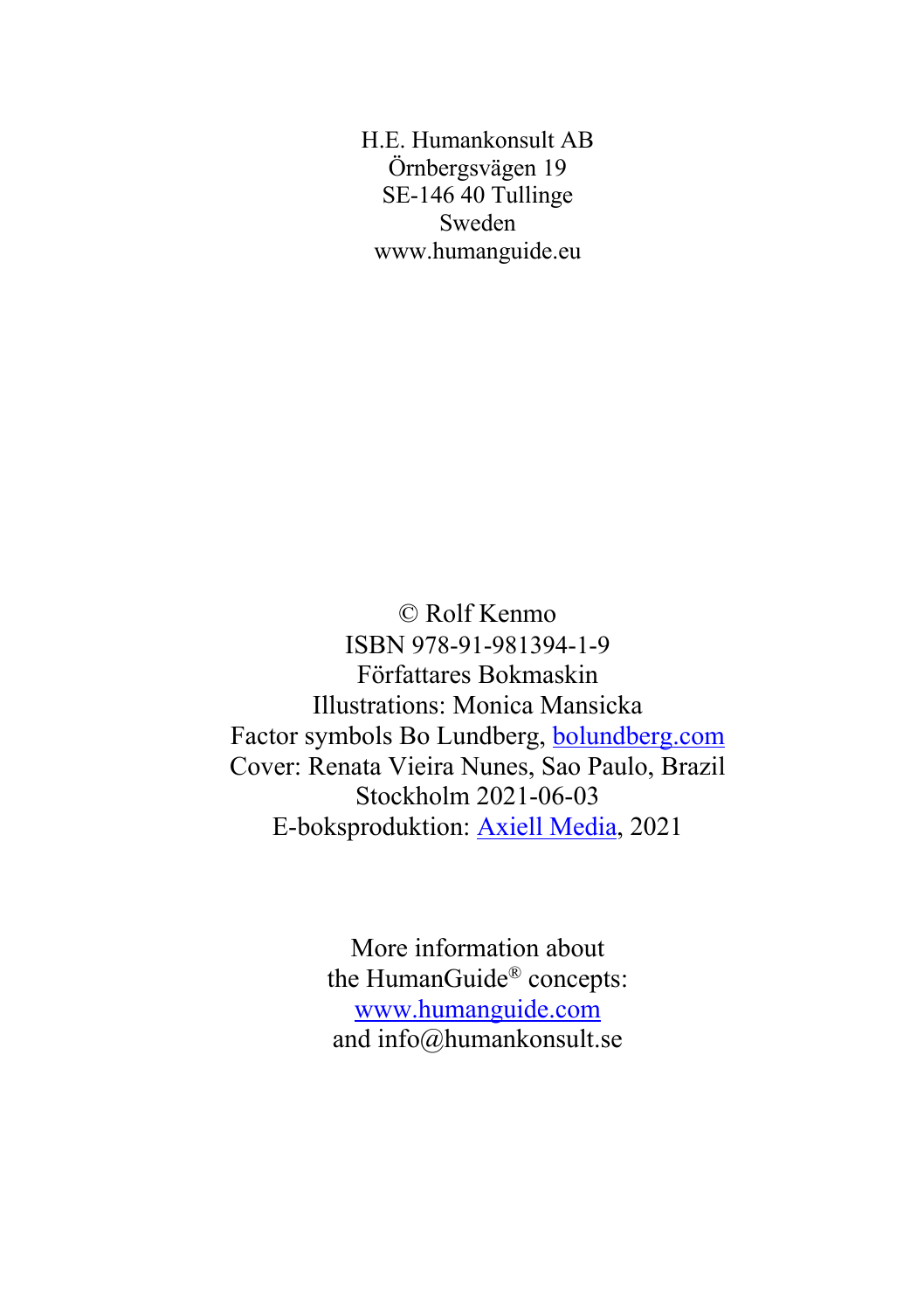## **CONTENTS**

| What Do You Want to Achieve? 19                    |  |
|----------------------------------------------------|--|
|                                                    |  |
|                                                    |  |
|                                                    |  |
|                                                    |  |
|                                                    |  |
|                                                    |  |
|                                                    |  |
|                                                    |  |
|                                                    |  |
|                                                    |  |
|                                                    |  |
| The Marshmallow Test and Impulse Control 32        |  |
|                                                    |  |
|                                                    |  |
|                                                    |  |
|                                                    |  |
|                                                    |  |
|                                                    |  |
|                                                    |  |
|                                                    |  |
|                                                    |  |
|                                                    |  |
|                                                    |  |
| Store Up Consciously With Positive Experiences  41 |  |
|                                                    |  |
|                                                    |  |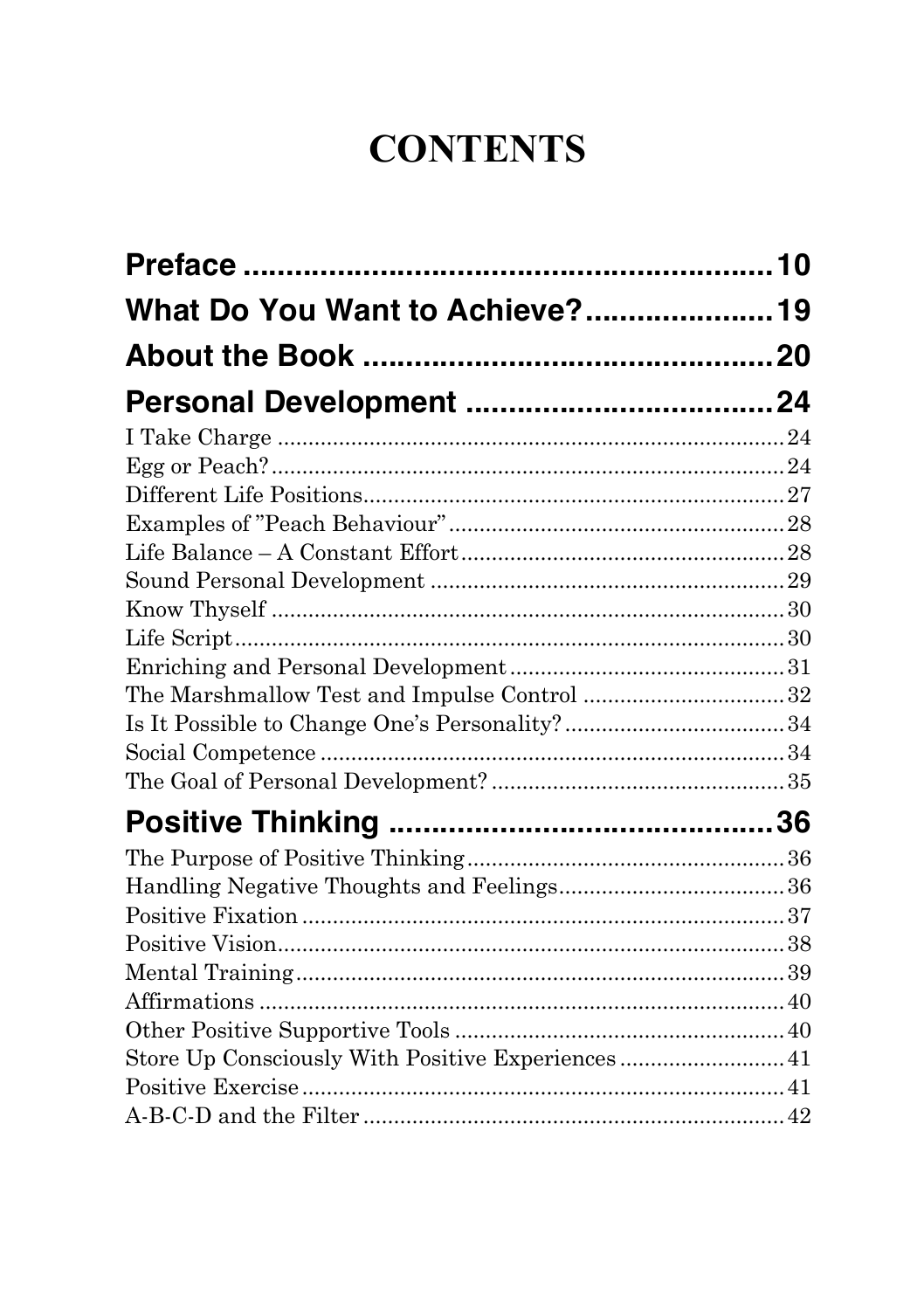| Step 1 - Estimate Your Own Personality  47               |  |
|----------------------------------------------------------|--|
| The Personality Theory Eight Boxes57                     |  |
| A Simplification of L Szondi's Personality Theory57      |  |
|                                                          |  |
|                                                          |  |
|                                                          |  |
|                                                          |  |
|                                                          |  |
|                                                          |  |
|                                                          |  |
|                                                          |  |
|                                                          |  |
|                                                          |  |
| There is now a further development of Szondi's theory 68 |  |
|                                                          |  |
| How to Coach Self and Others70                           |  |
|                                                          |  |
|                                                          |  |
|                                                          |  |
|                                                          |  |
|                                                          |  |
|                                                          |  |
|                                                          |  |
|                                                          |  |
|                                                          |  |
|                                                          |  |
|                                                          |  |
|                                                          |  |
|                                                          |  |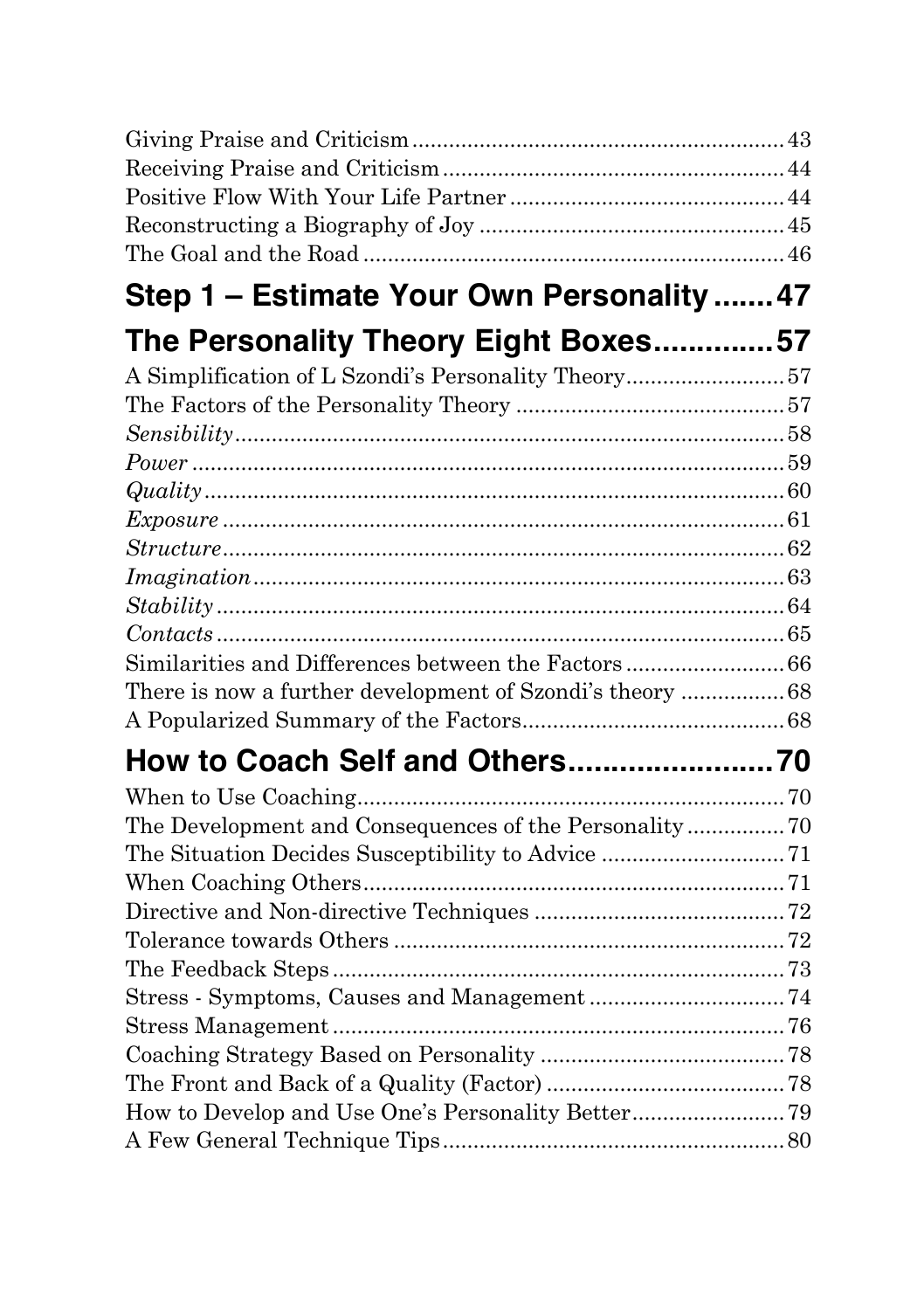| Match between Present Job and Personality 101 |  |
|-----------------------------------------------|--|
| The Example of Rolf Kenmo  102                |  |
| Step 2 - Making a StrengthStrategy  132       |  |
| Efficiency or Life Balance?  137              |  |
|                                               |  |
|                                               |  |
|                                               |  |
|                                               |  |
|                                               |  |
|                                               |  |
|                                               |  |
|                                               |  |
|                                               |  |
|                                               |  |
| Step 3 – Chosing three powergoals  147        |  |
| Tips for Successful Development  148          |  |
|                                               |  |
|                                               |  |
|                                               |  |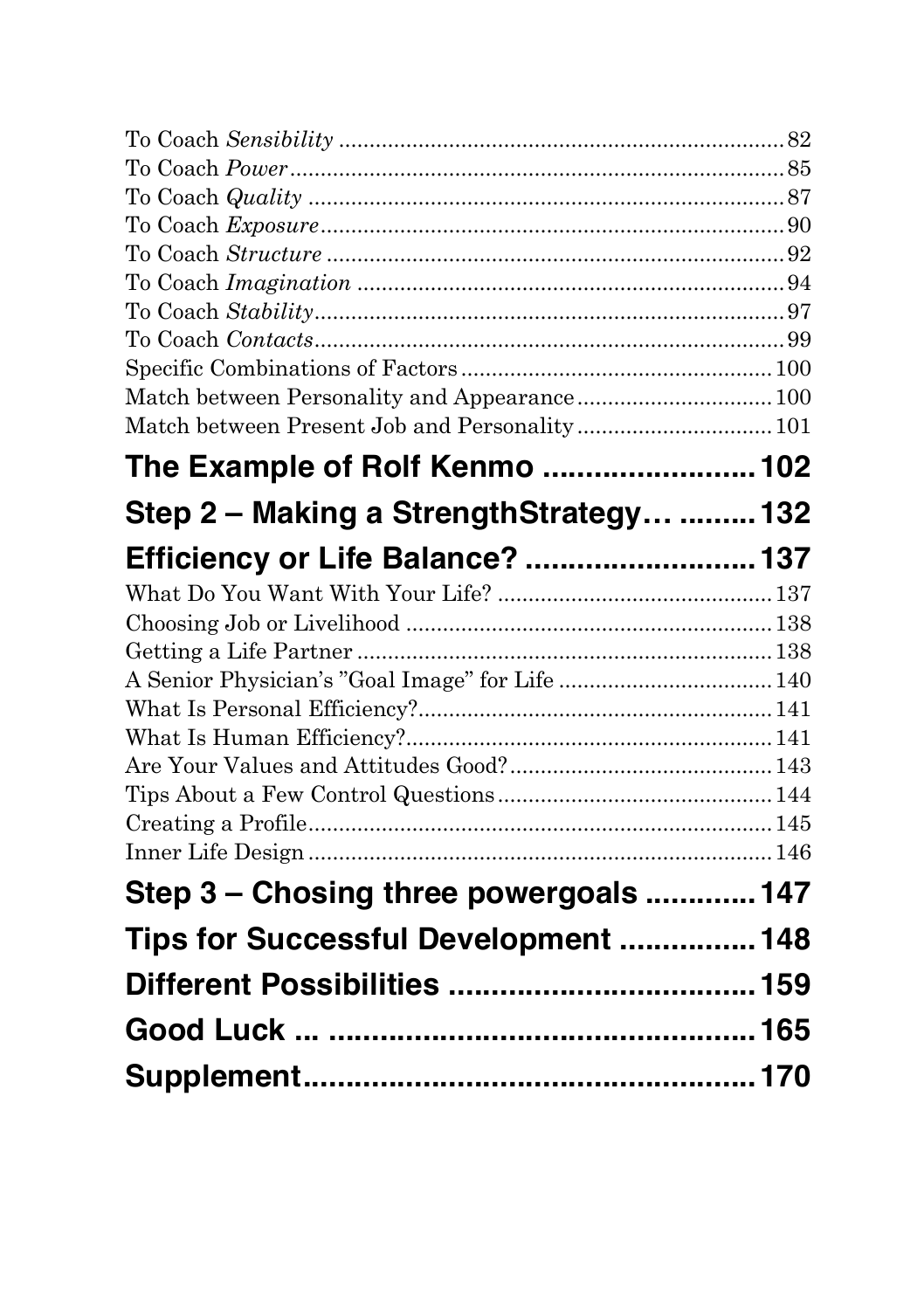# **Preface**

This book brings up the most important things I have learnt about personal development so far in my life. I have sorted out the pearls among my experiences and I hope that they can be useful to others. The essential thing is not the pearls, however, but that you get a clearer picture of your personality and its consequences. This makes it easier for you to find yourself. Many people give universal advice to others without taking into consideration that the advice must be adjusted to the recipient's personality to be successful.

I hope that with your efforts, the book and its concepts, you will get a richer and more pleasant life. It is not a quick solution. My recipe demands that you step by step construct your plan for the future. In other words, you sometimes have to make an effort to reach your goal, but you will be richly rewarded along the way.

When you implement your plan for the future you will make new experiences that will cause you to adjust and change directions of your plan. There is no point in running fast if you are running in the wrong direction.

Where I feel it could be interesting to enter more deeply into something I refer to different books for more information. You will also find some comments to a few books under the subheading "About Literature" in the last chapter "Good Luck".

I want you to know what is characteristic of me. In that way you make more of the book, since you understand what motivates me. I will give you this information in terms of the same fundamental psychological needs (factors) you will find in your personal profile, which are described in the chapter "Step 1: Estimate your own personality".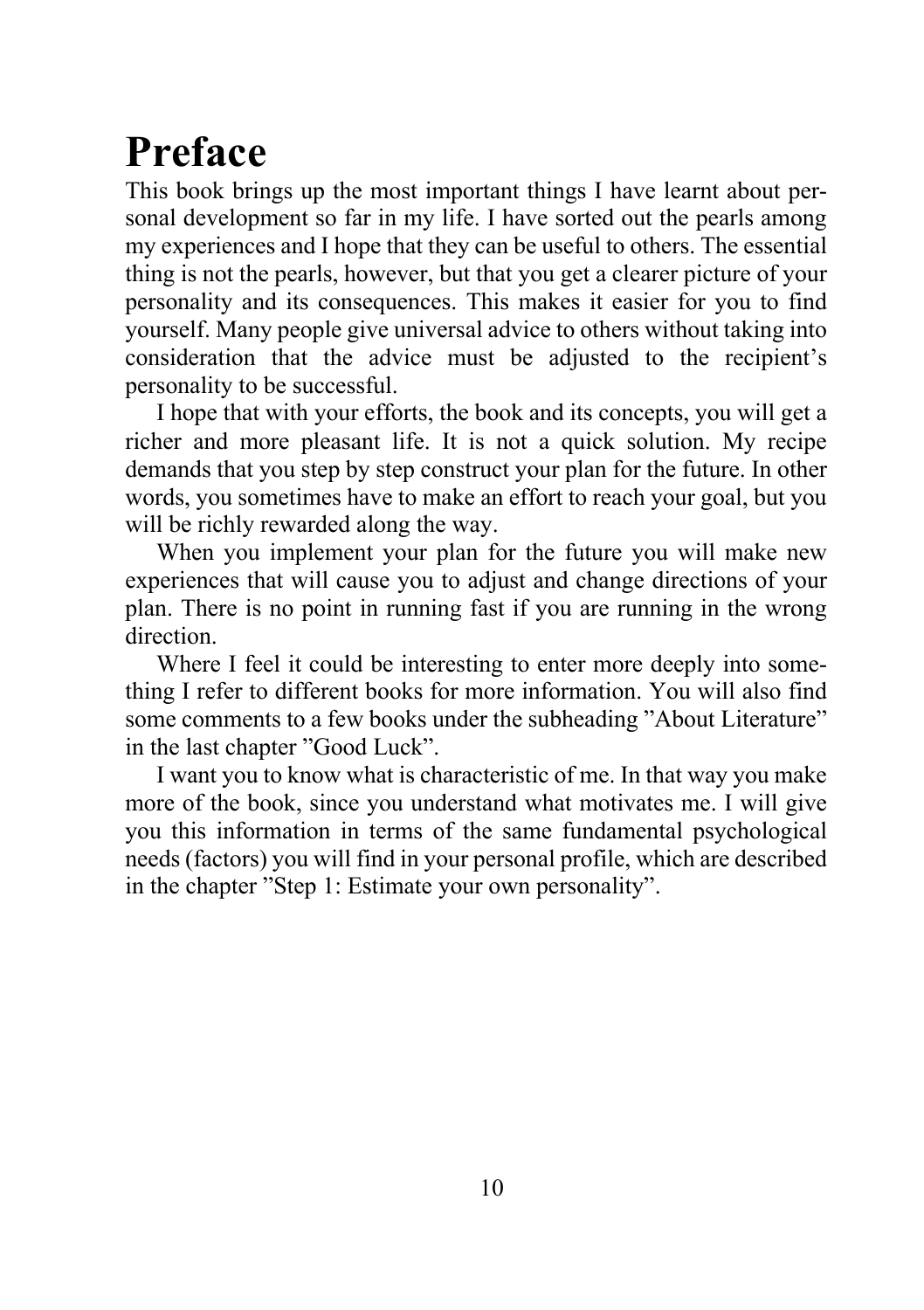I have the following dominant factors with their consequences for the contents of the book

| <b>Need</b><br>(factor, in the<br>book written in<br><i>italics</i> ) | Consequences<br>(The factors are explained at large in the chapter)<br>"The Personality Theory Eight Boxes".                                                                                                                                    |
|-----------------------------------------------------------------------|-------------------------------------------------------------------------------------------------------------------------------------------------------------------------------------------------------------------------------------------------|
| Power                                                                 | I look for results. I am also very active and I am not<br>afraid of resistance.                                                                                                                                                                 |
| Quality                                                               | It is important that things work. Things must be solid.<br>I am not interested in half measures. I also have<br>stamina. The lessons and methods must be good and<br>valuable to people.                                                        |
| <i>Structure</i>                                                      | Reasoning must be logical and rational. Conclusions<br>must be based on facts. Information must be well<br>structured and clear.                                                                                                                |
| Imagination                                                           | I am interested in many <i>different</i> things. You will<br>probably notice that some perspectives are a bit<br>unusual. I like to stick my neck out if I feel that<br>something is bad, or capable of development, as I<br>prefer to call it. |

All the things that I recommend I have tried myself. I have only included those things that I have found useful. Many of them are things that I use on a daily basis. Some things have become habitual and others I try to learn how to practice in a good way.

My vision is to make more people able to reach outstanding results and thereby being at their best as often as possible. By "outstanding results" I do *not* want to contribute to increasing the compulsive pursuit of achievement in society. Instead, I want more people to approach their full capacity and lead good lives.

For all the things I have learnt in the area of personal development I would particularly like to thank the psychologists Lars-Erik Liljeqvist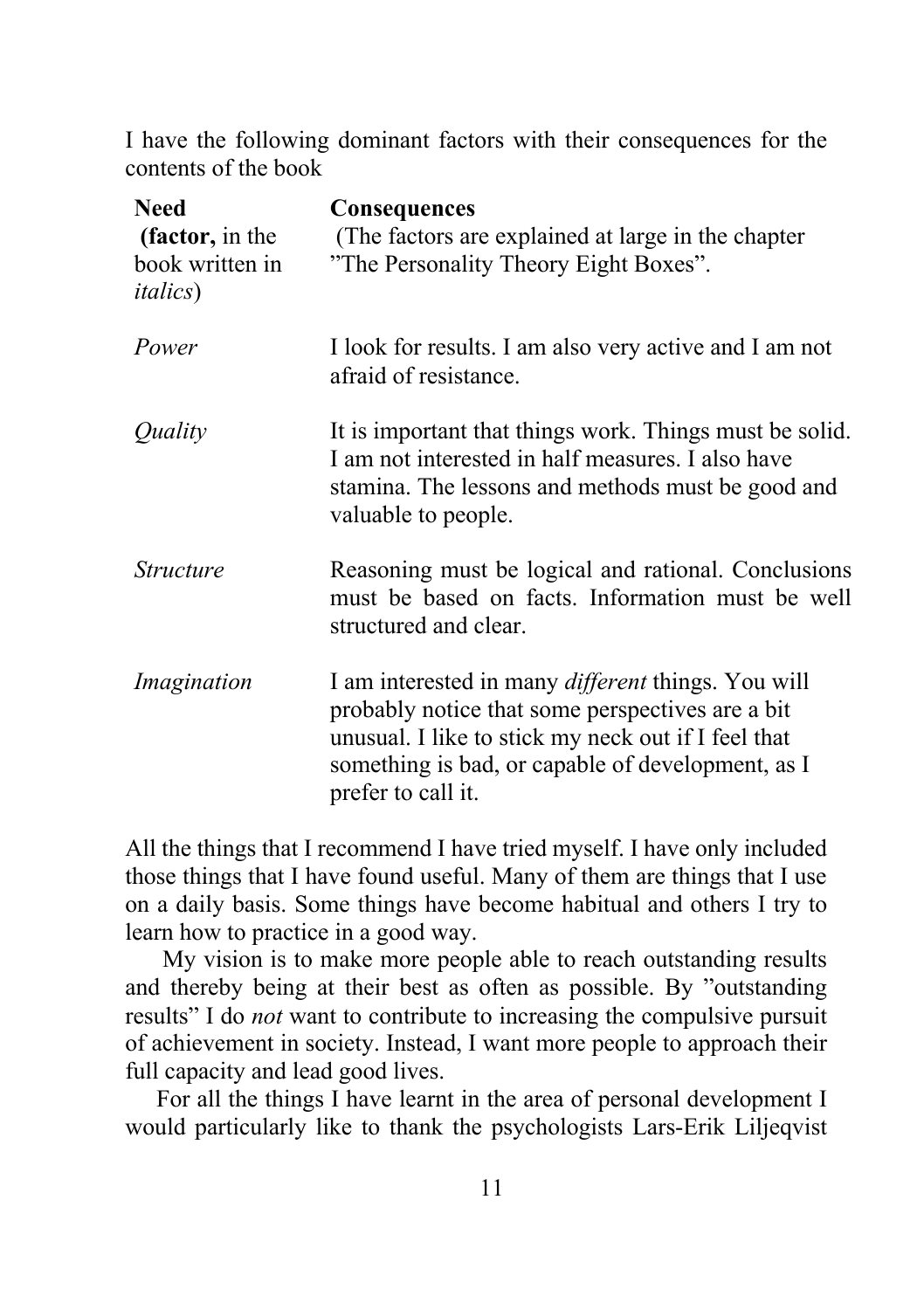and Bo Haglund. They introduced me to this area in 1975, and since then it has been one of my major interests. I received new inspiration and sparring in the 90s, when I got in touch with the psychologist and therapist Mary Norman. At the end of the 90s I met Leo Berlips, a Dutch living in Sweden, who is also a psychologist and therapist. Through Leo I got several global Szondi contacts – see more about that below in the Preface. Leopold Szondi is the author of a useful personality theory, which you will learn about in the book. I would also like to thank my family and friends, who have had to endure my constant search for new and useful experiences. Above all, my wife Katarina. Thank you!

I also want to thank my language consultant, Christina Mansicka, for increasing the quality of the book. Another thanks goes to her mother, Monica Mansicka, who made the illustrations, except for the self-portrait in the chapter "The Example Rolf Kenmo". Finally, I want to thank for the opinions and ideas from the great number of friends, colleagues and customers who since 1998 have read parts of the book in the form of compendia.

I hope that you will find my experiences useful. If some things are self-evident to you, you may simply skip those passages.

Tullinge, spring 2001

#### Rolf Kenmo

#### **My Co-operation Partner in Brazil:**

"When I first met Rolf Kenmo, in July 1999, in a global Szondi congress at the university in Louvain-la-Neuve in Belgium, I was admired with his vivacity and spontaneous happiness, when presenting the HumanGuide concepts to a serious public, composed mostly of intellectuals and psychoanalysts. He used simple terms, when addressing the drive *structure* of the personality theory, based on Leopold Szondi. At the end of that year he invited the participants of the congress to experience the on-line version of the HumanGuide test, in the expectation of receiving feedbacks that would enable him to improve his tool.

Attending to that invitation, I did the test and was impressed with its rapidity, simplicity and accuracy. This motivated me to develop the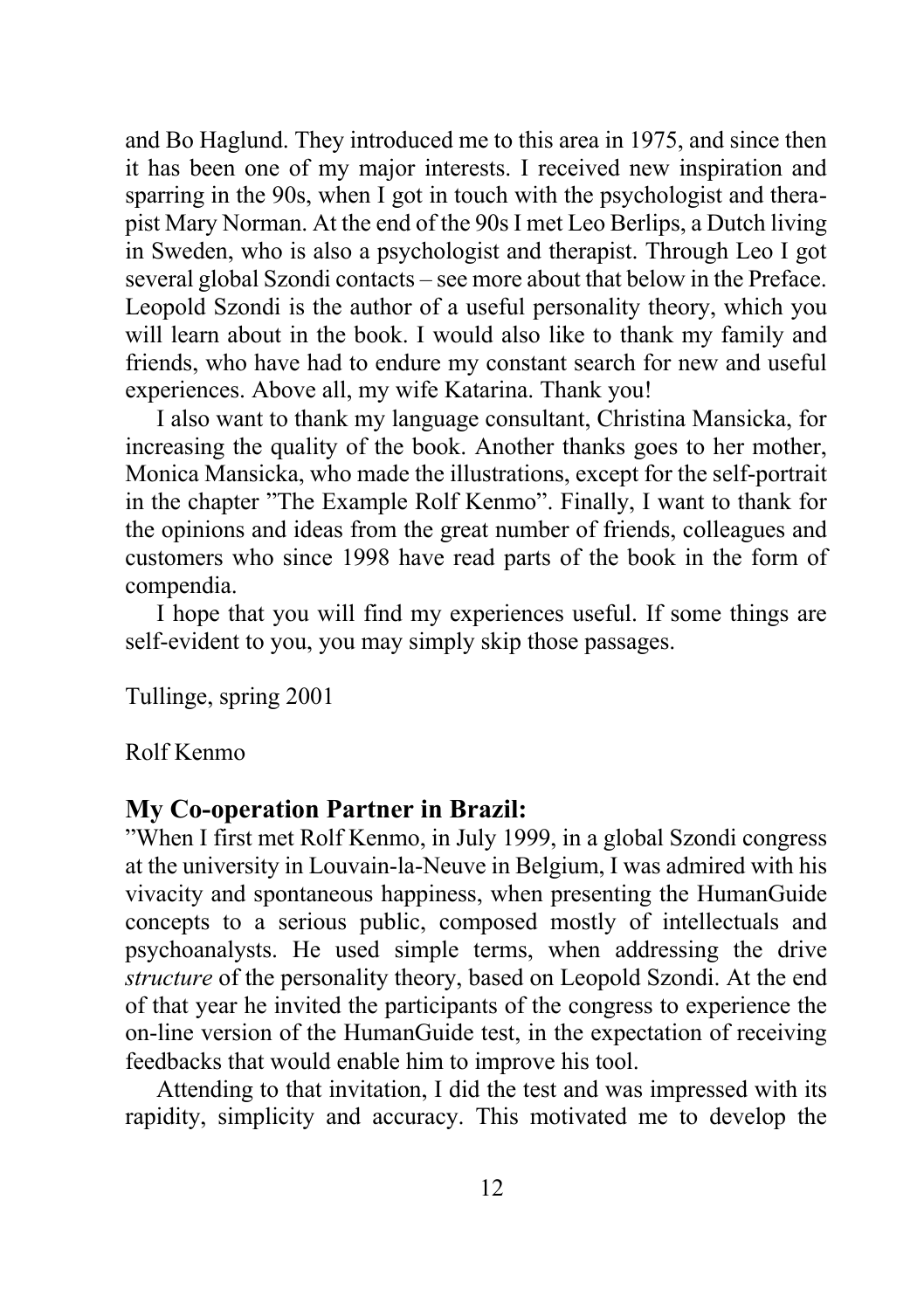Brazilian version of the test and to translate the book into Portuguese. The project took six years and was concluded in February 2007, with a validity and reliability study. The results of the HumanGuide test were very positive and showed that the profile obtained with it is reliable and valid.

In March 2009 the Federal Psychology Council in Brazil (SATEPSI) has approved the HumanGuide test. It is the first approved on-line test in Brazil to be used in the Human Resource context.

The HumanGuide concepts presented in the book stimulate people to reflect about life and the choices they do, besides offering a very useful instrument for coaching and for actions that aim the human development in companies and in life in general.

São Paulo / Brazil February 2009

Giselle Welter

#### **The Second Edition 2001: 1.1**

This edition does not carry a lot of changes. New passages (altogether about five pages) are

- *The Benefit of Concepts for Personality.* The purpose is to motivate the use of concepts and explain how they should be built in order to be constructive. A lot of people are against concepts for the personality, in spite of the fact that they use emotionally charged words to describe themselves and others. What most people turn against, however, is negative and confining caricatures, such as "antipersonnel mine".
- *Make the Right Diagnosis!* The aim is to emphasize the importance of a well-founded diagnosis before you take any measures. Avoid wishful thinking and don't be afraid of discussing the diagnosis with other people before making major ventures.
- *Meditation and Breathing.* The purpose is to describe a certain type of meditation and how it can be used for personal development and well-being. Breathing is also discussed since it is an essential part in meditation as well as in good health in general.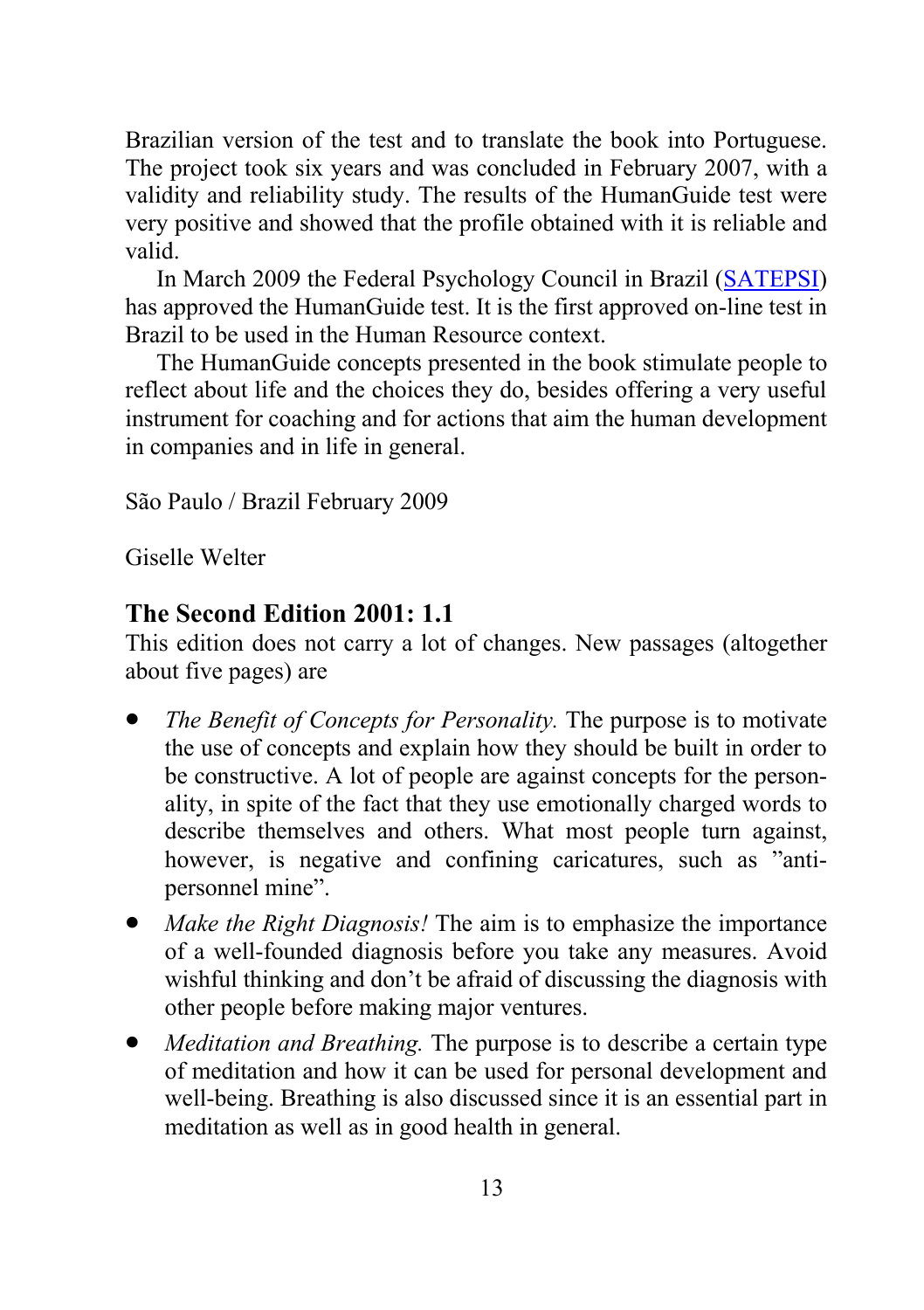Furthermore, the concept *personal mark* is launched. In the same way that there are trademarks, you can also say that each person has his/her personal mark. It is what you stand for and what you are. Look after your personal mark and it will be of great use to you.

#### **The Third Edition 2002: 2.0**

This edition includes a whole new chapter (ca 30 pages). The chapter is "The Personality Theory Eight Boxes". The chapter has been added since many readers wanted to learn more about the different factors in the personality theory, and preferably in relation to various aspects of life. The personality theory is now presented from different points of view in the following chapters

- *Step 1: Estimate Your Own Personality.* The personality theory is presented in outline.
- *The Personality Theory Eight Boxes.* In this chapter the origin of the theory and the different factors are described. Typical behaviour of each factor is then presented in relation to a certain theme (9 themes).
- *Coaching Self and Others.* You are advised on how to deal with typical problems for each factor. The purpose is to give advice adjusted to the individual with the factor in question, instead of giving general advice that seldom proves useful in practice.

In the last chapter the passages on stress have been somewhat extended. For example, the workings of the brain under stress are treated. In addition, I present a comprehensive concept for each factor, which is to clearly point out the stress risk of the factor when it is not handled in a good way. The exaggeration is an integral part of all the concepts, to make you aware of the fact that it is a burden and that you should get rid of it. The exaggerations are …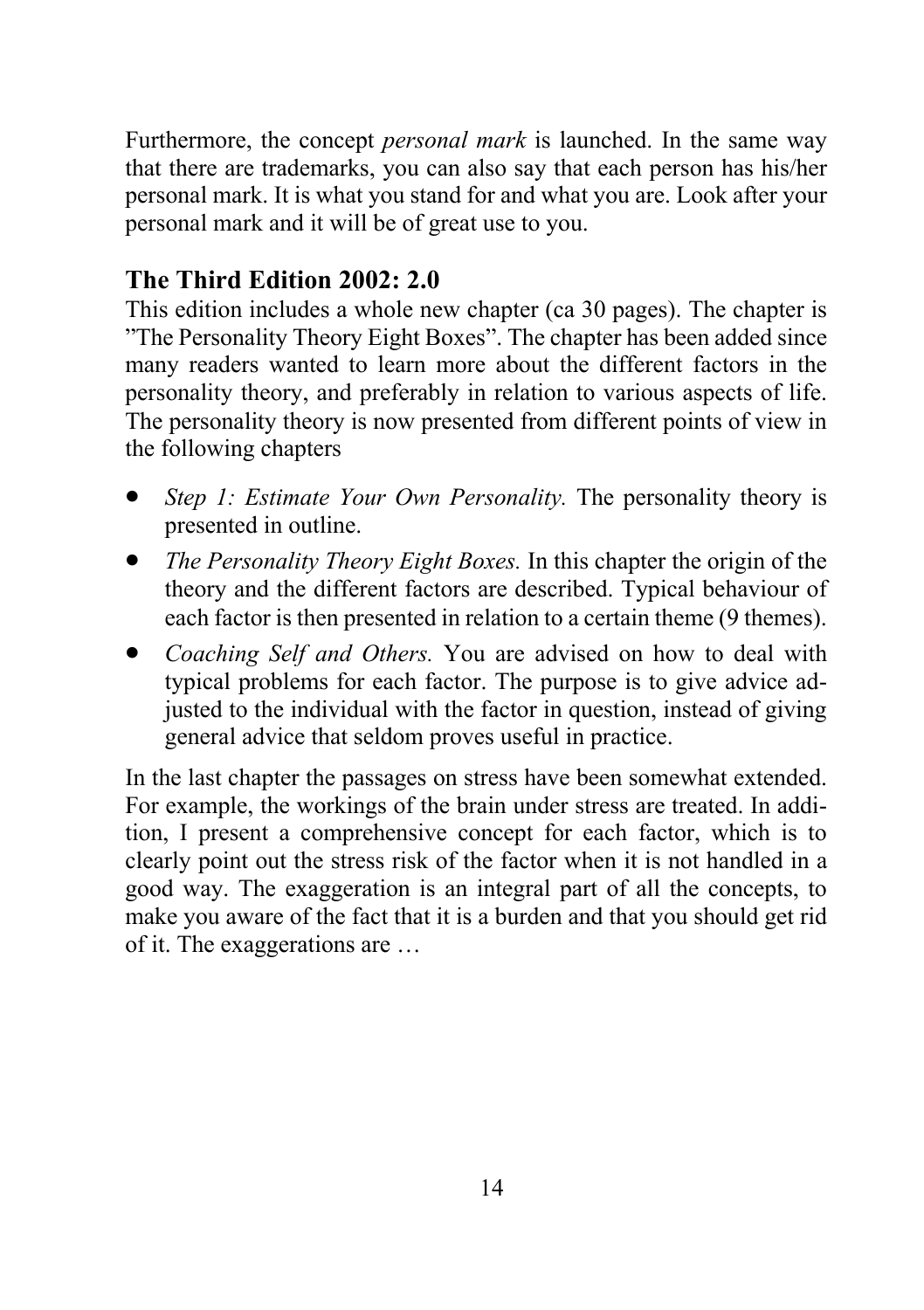| Sensibility      | Sensitivity exaggeration |
|------------------|--------------------------|
| Power            | Performance exaggeration |
| Quality          | Duty exaggeration        |
| Exposure         | Audience exaggeration    |
| <i>Structure</i> | Order exaggeration       |
| Imagination      | Expansion exaggeration   |
| Stability        | Safety exaggeration      |
| Contacts         | Companion exaggeration   |

**Please note!** Someone pointed out that a exaggeration could become a self-fulfilling prophecy. There is certainly a risk, but you can also look at the concept from a different point of view. When you know which "illness" you have, you know what to cure and hence it is easier to find the right medicine. You can also compare it to the relief you feel when you are told you have appendicitis, instead of worrying about the probable cause of your stomachache.

**Please note!** A factor can also have a too dominant back. Another aspect of this is that the need which the factor represents is not satisfied, something which can be countered by meeting the need in a better way.

The chapter "Tips For Successful Development" has been supplemented with a passage on why the brain works in the same way each time, and how this behaviour can be changed.

#### **The Global (in English) Edition 2005 1.0 – Let the Personality Bloom**

This edition (also published 2007 in Portuguese in Brazil "Deixe a Personalidade Florescer") does not carry a lot of changes. There are some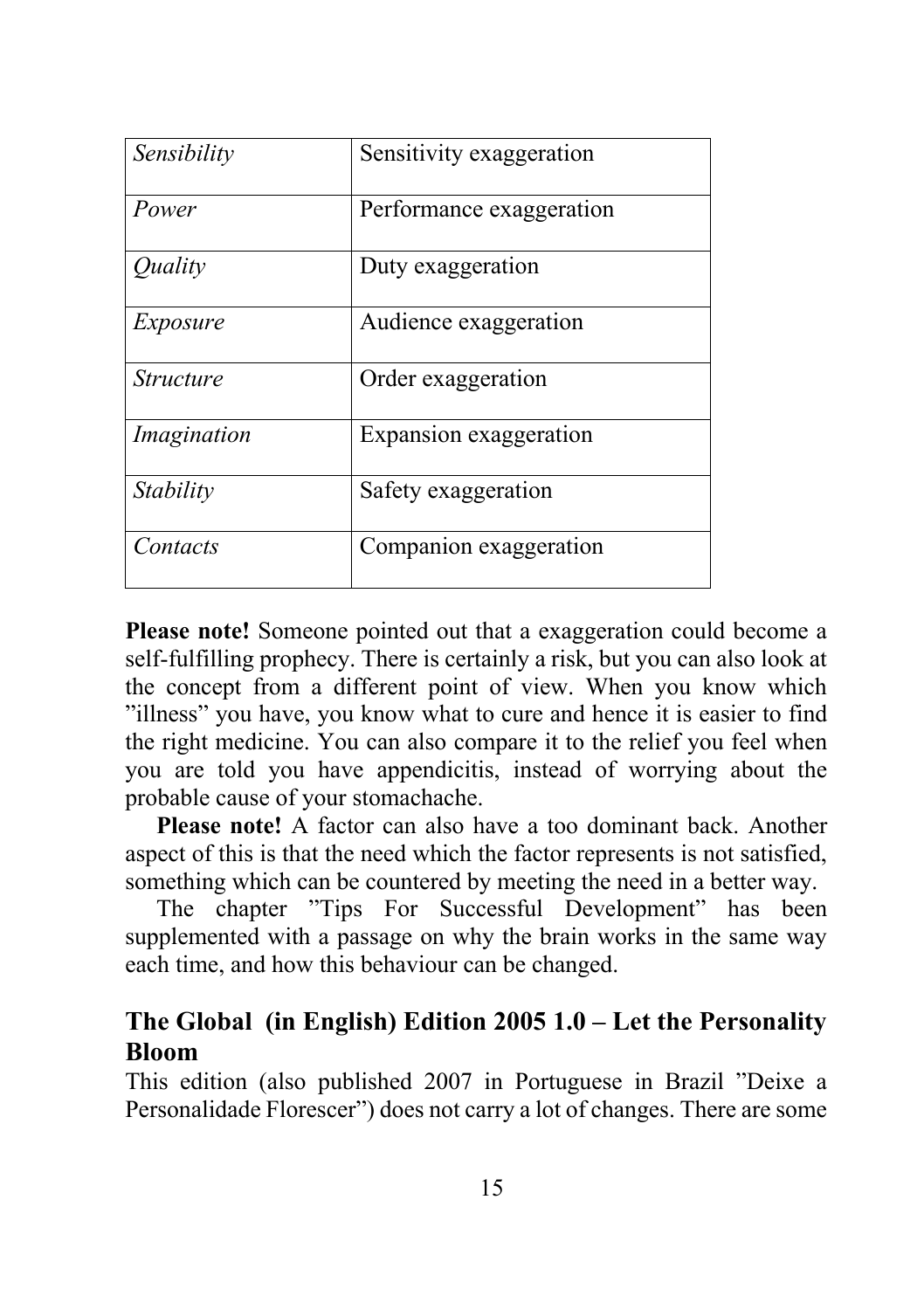changes connected to e.g. literature and similar, which are only related to Swedish conditions.

New passages are

- The Preface, which has been completed with persons outside of Sweden, who have helped me in different ways in order to make a good application of Szondi's personality theory for everyday life
- The chapter "Step 1 How to Interpret a PersonProfile" has been changed so that there is now a possibility to estimate your own personality. The more precise personality questionnaire and connected information are used in a more advanced concept for development of individuals and teams. Therefore, the chapter has received a new heading: "Step 1 – Estimate Your Own Personality"
- In the chapter "The Personality Theory Eight Boxes" there are no comments about the ThemeProfile, because – as mentioned above – the precise personality questionnaire is not dealt with in this edition
- To the chapter "Good Luck" I have added some books written by Szondi. Anyone interested in finding out more about his theory and its application will find the listing useful.

Moreover, since the last edition I have registered the name HumanGuide<sup>®</sup> as trademark for my concept. I like this name because it points out that every human being can have use of the concept in order to be guided to higher life quality. Many competing concepts only result in a profile, without answering the question: What to do next? The trademark HumanGuide<sup>®</sup> is also used on the Internet e.g. www.humanguide.eu, as the main entrance to "the HumanGuide® world".

As mentioned above, Leo Berlips helped me to come in touch with "Szondians" abroad. The first time was when I took part in the XVth SIS (=Szondi International Society) Meeting, which is held every third year, this time at the university, Louvain-la-Neuve, Belgium, in 1999. There I got great help – and get continuously – from M. D. Robert Maebe, one of the organizers of the meeting. Moreover, I there met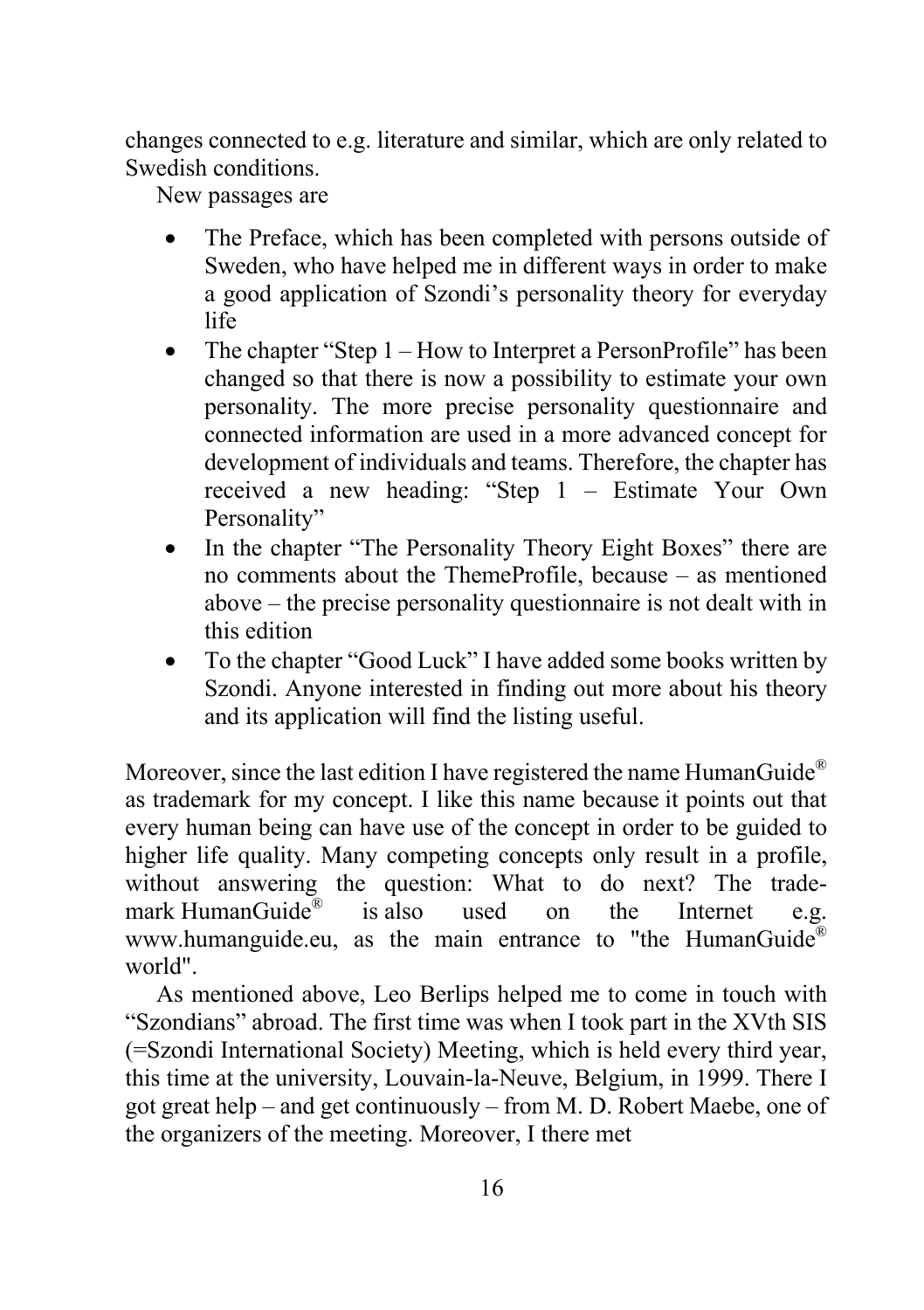- Ph. D. Friedjung Jüttner, Zürich, who was at the time working at Szondi Institut in Zürich. He has given me special help with the development of the German version of the HumanGuide® questionnaire
- Psychologist Giselle Welter, who works as a human consultant in Sao Paulo, Brazil. She has helped me develop the Portuguese version of the HumanGuide® questionnaire. Moreover, she is now my agent in Brazil.
- Psychologist Christian Clair, who works as a psychotherapist in Beziers, France. He has helped me with the development of the French version of the HumanGuide® questionnaire.
- Ph. D. Jaakko Borg, Finland, who works at the University of Tampere, Finland
- Ph. D. Takahisa Yamashita, who works at the University of Saitama, Japan

With the help of these people the concept could be translated from Swedish into English, Portuguese, French and German. I am on my way with a Spanish version, now assisted by Leo Berlips and his great network.

From all these Szondians I have had great help in many aspects in developing and improving my HumanGuide® concepts, which originate from Leopold Szondi's personality theory. Other Szondians, at this meeting as well as the next one held in Zürich in 2002, have also inspired and encouraged me in my work.

I also wish to give special thanks to Thomas Seiler, today CEO at ublox AG, Thalwil, Switzerland, who has helped me to develop the German version of the HumanGuide® questionnaire. Moreover, he has been using the HumanGuide<sup>®</sup> in his business since 2000 and has given me very valuable feedback.

One problem with the use of Szondi's theory is that there is still very little documentation in English. One early and important contribution in this respect is Richard Hughes' book "Return to the Ancestors". Richard is a professor of Religion at Lycoming College, Williamsport, Pennsylvania, USA. I very much appreciate the feedback I have got from him while writing this book.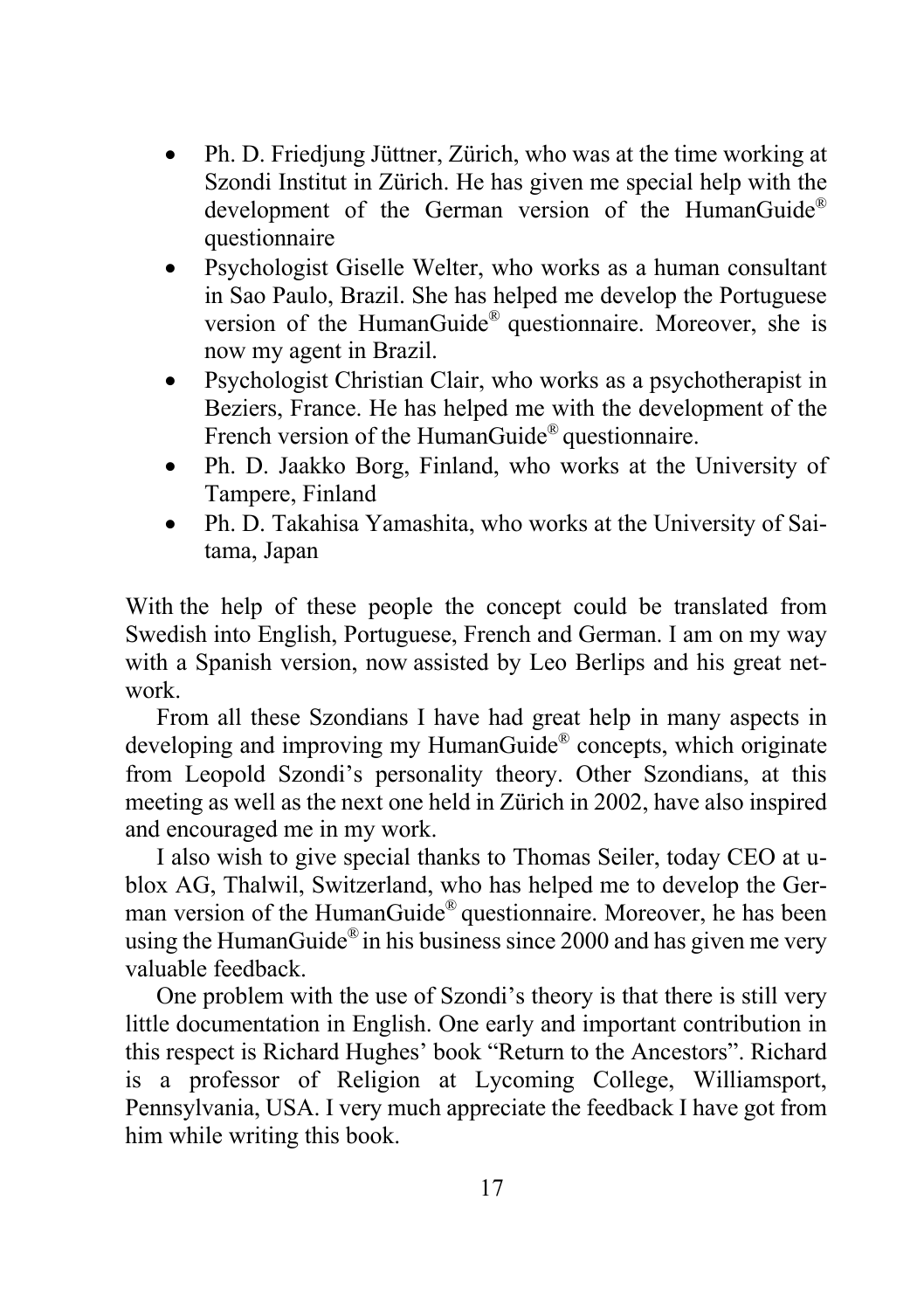Olof Rehn has since 1997 been another important partner in the development of the HumanGuide® concepts. Olof, who is a psychologist and therapist, is one of the persons who have the greatest experience from using Szondi's theory in therapy in Sweden. Moreover, he is the author of the concept Open Windows, which is a very efficient and "funny" method for team development and for increasing people's selfknowledge. Olof and I have also made a successful combination of our concepts.

Finally, I want to give thanks to the Internet, which in many ways has made all this development possible;-) Thomas and Olof, see above, have found me on the Internet, for example. Giselle in Brazil and I have pursued most of our communication via the Internet. Etc.

This edition of the book will coincide with the first Portuguese edition, which Giselle Welter will publish in Brazil.

#### **The Fourth Edition 2009: 1.0**

This edition is based on the Global edition and the Brazilian (Portuguese) edition (see above).

The factor *relation* is now renamed *sensibility*. The former did not differentiate it enough from the factor *contacts* as the two factors were perceived as too similar by first-time readers. The word *sensibility* carries more meaning and indicates that the individual is well versed at using all her senses. You could say that the most prominent feature of *sensibility* is being sensitive to delicate and subtle changes in interaction with other human beings, or in other words a good "feeler".

Moreover, I will add some ideas, which I hope can be useful.

#### **Fifth edition 2021: 1.0**

Update of the symbols for the eight factors. Update of step 2 with the StrengthStrategy template and step 3 to choose three Powergoals to get a good personal development.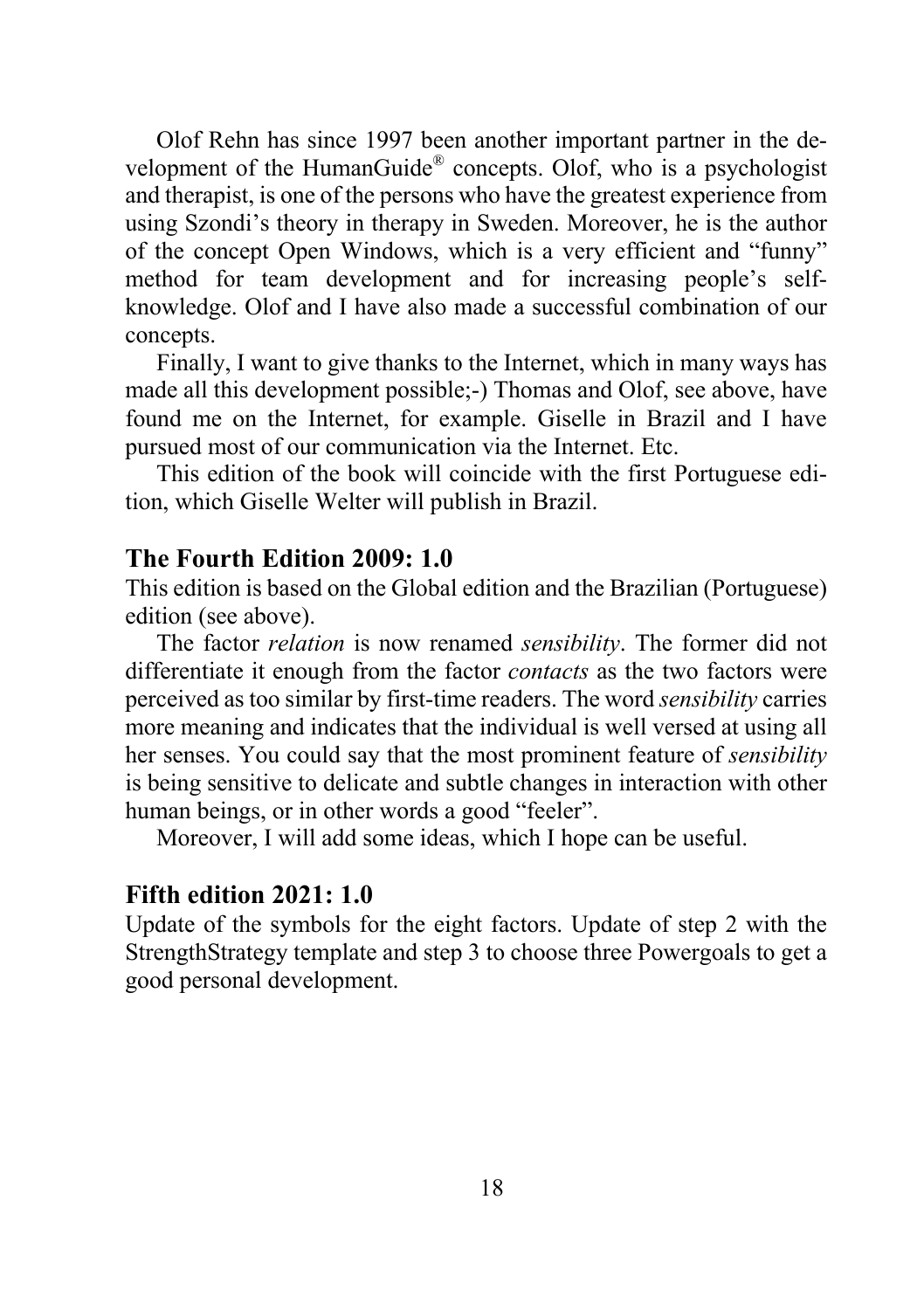# **What Do You Want to Achieve?**

Off and on I have tried to write poetry. I was at my most active after my divorce and before I started living with a new woman. The poetry was a way of handling the strong feelings that this process involved. Sometimes deep misery, and sometimes incredible happiness. Here is a poem I feel is suitable as an introduction to the book.

#### **What Mountain?**

There you stand, lost, which way shall you go?

Should you try the plains or the mountains?

Should you choose Kinnekulle (a hill) or K2 (the mountain)?

Soon enough you will find the answer, if you both try and listen to **your** voice.

#### **Sofia!**

Sofia Dettmann (physician and Paralympics medallist in Sydney 2000) contributes with another aspect "Never let someone else put limits to what you can do!"

I read her comment in an evening paper. It was Sofia's answer to the question: How could you become a doctor, what with your myelocele and wheel chair?

#### **What About You?**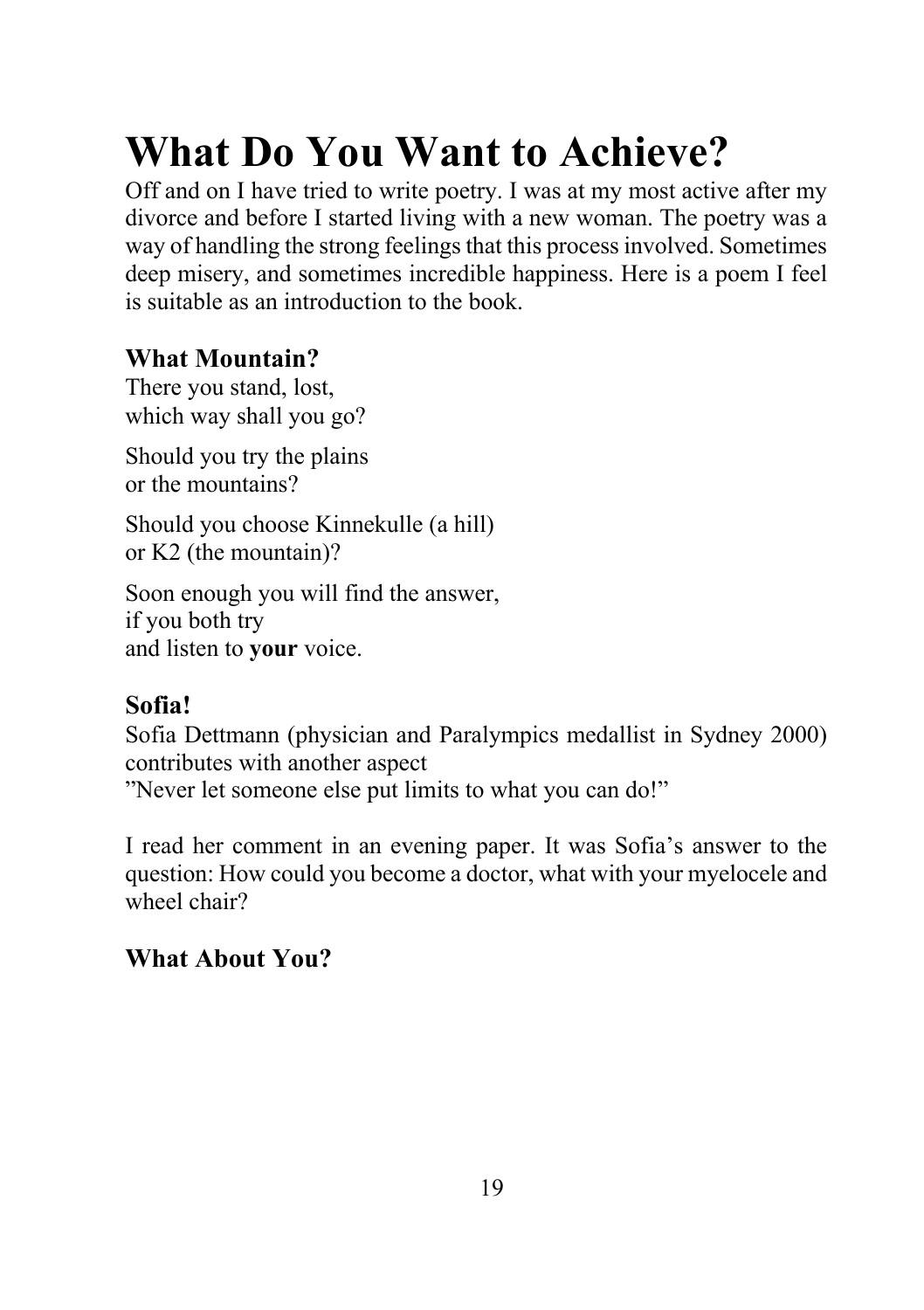## **About the Book Who Can Benefit From the Book?**

I want the book to be useful to many people. Men as well as women. Young people as well as old. The person with limited life experience as well as that with more extended life experience. Of course, the person with least experience will benefit the most from the book.

My ambition is that the book will compensate for a certain lack of comprehensiveness, which I have found in books aimed at facilitating people's lives. When you have read the book you will have a clearer view of yourself. You will find it easier to understand other people once you have learnt a useful personality theory. This also makes it easier to cooperate with others. By learning the benefit of positive thinking and having good tools in that area, you will more easily discover the opportunities in life instead of all the obstacles. By starting to think of some important aspects of life you will be better able to shape your life in a desired manner. The down-to-earth style of the book makes it easier for you to reach results with your plan for the future.

The aim of this book is to give a good basis for your plan for the future. You can still benefit from the book even if you don't make a plan for the future. However, if you make such a plan the chances that your own vision will come true will increase considerably.

Hopefully, I have maintained a reasonably humble tone in the book, so that you won't think it contains the answers: "Once I know this, I am done". You are never done with your development in life. That would only mean you have got stuck.

A centenarian was asked as to the formula for becoming so old. "I read the paper every day, take a daily walk and a small schnapps." I heard about this from a 92-year-old lady, who was concerned: "Do I have to be a hundred years simply because I take a schnapps each day?"

#### **How Can I Benefit From the Book?**

Some questions that can be answered are the following

• How can I take my personality into consideration in order to have a good life?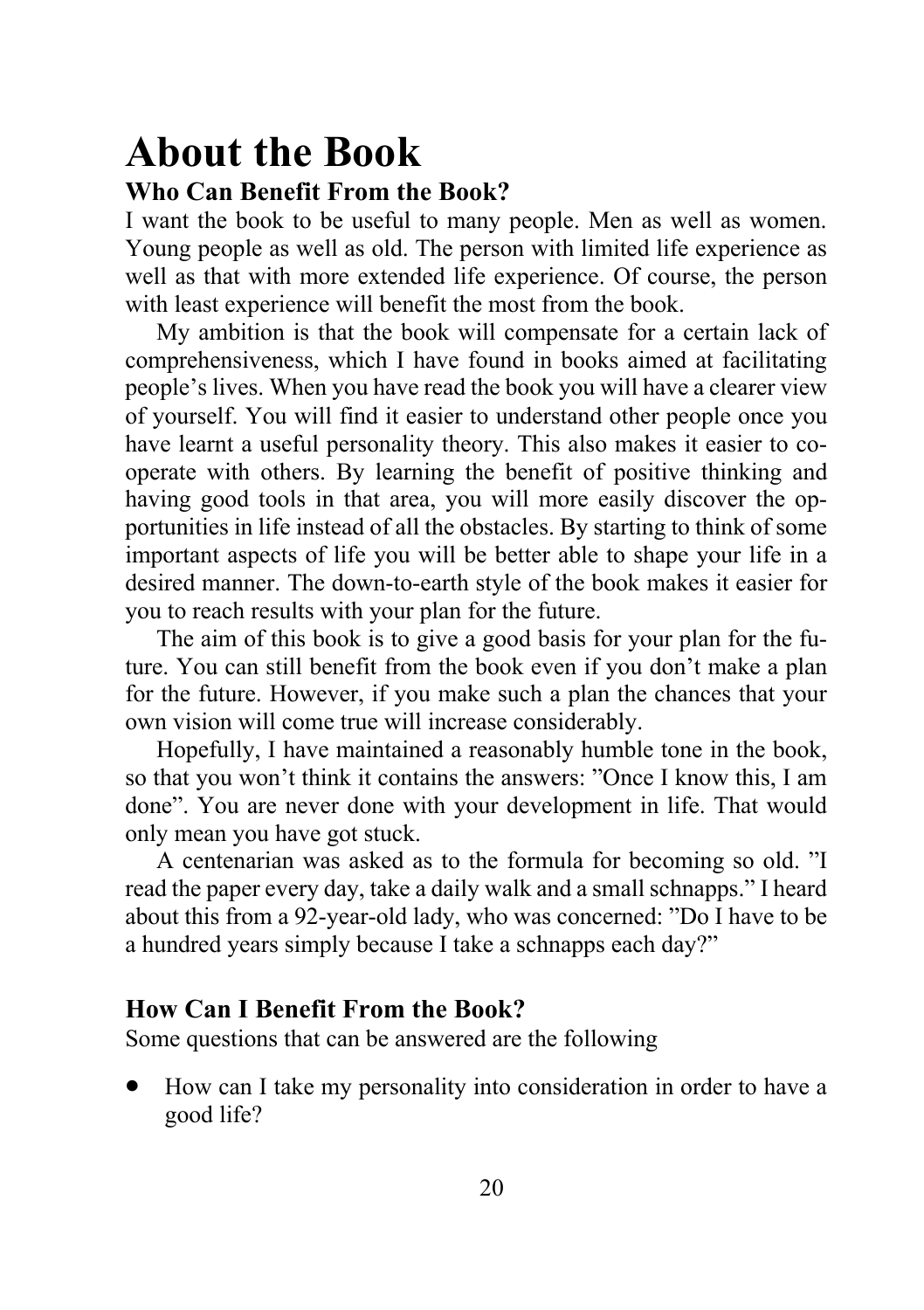- How can I achieve the things I really want?
- How can I have more fun in life?
- What fundamental principles should I nurture in my life?
- Can I achieve my goals in spite of the many obstacles?
- Where can I find new directions for my personal development?
- How do I start and persevere in my changes?

#### **When Can the Book Be Useful?**

The book can be of use in many situations, such as

- When you're young and want to choose path or you're unemployed
- When you're not happy with your present job; when you're wondering about the suitable direction for you, because of future or present changes in your work situation
- When you want to solve specific problems the book is meant to work as a "dictionary" to help you find out how to tackle a problem
- When you need inspiration

Or very brief: When you want to have a better time at work and in life!

#### **The Structure of the Book**

The book is made up of the following parts

#### **About the Book**

I have tried to give you good operating instructions to the book. For that reason I have been particular about the table of contents and the headlines. So as not to make the table of contents too lengthy I have only included the subheadings of the theoretical chapters.

#### **Personal Development**

Here I bring up what I feel are good foundations of personal development.

## **Positive Thinking**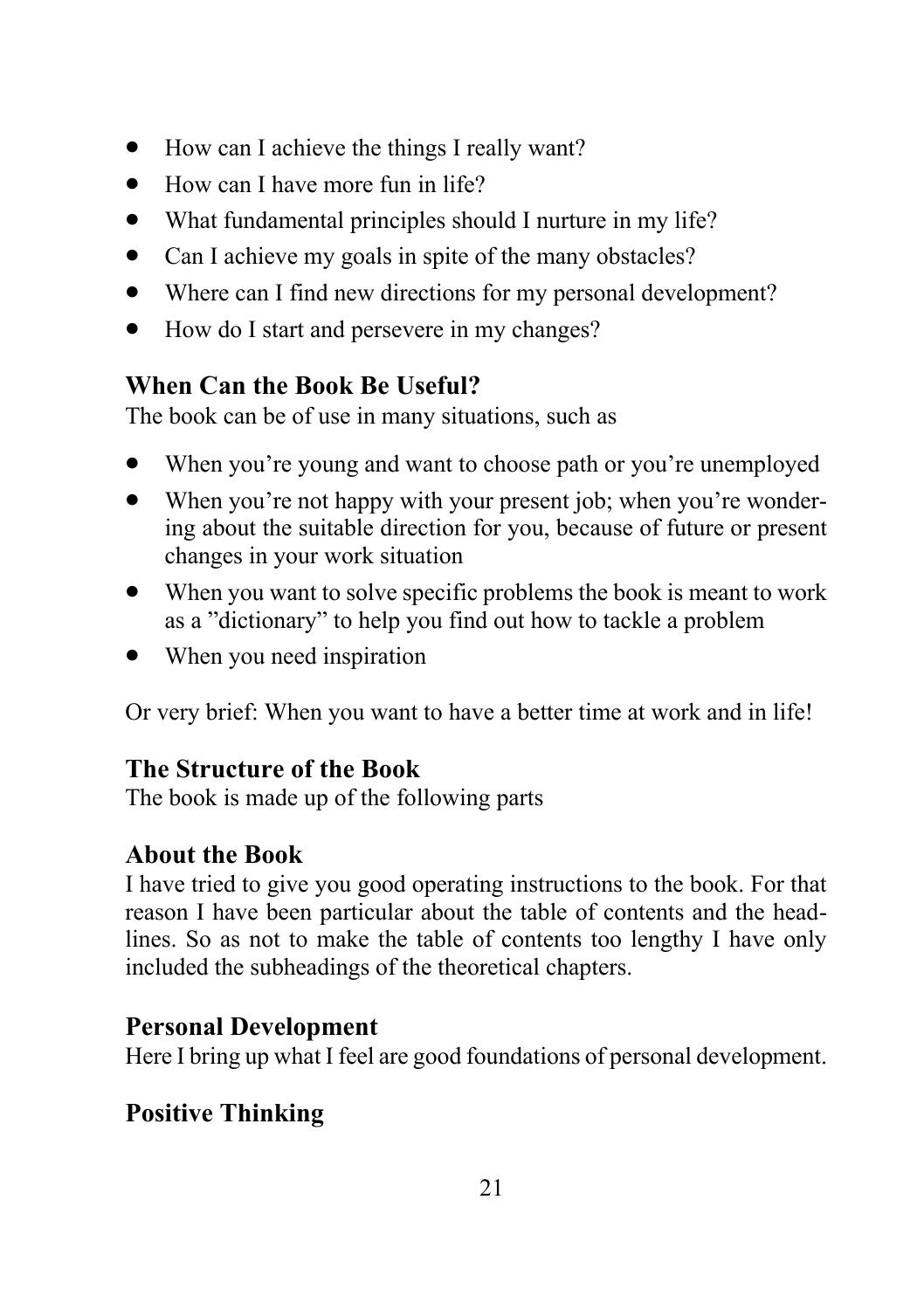It is an important attitude to life since it has such strong leverage, both in terms of motivation and purposefulness. I hope that positive thinking will give turbo effect to the contents of the book.

#### **Step1: Estimate Your Own Personality**

Here you will learn more about your personality.

#### **The Personality Theory Eight Boxes**

The personality theory is essential to the book, since it makes it easier for you to find yourself and understand others. In this chapter you will learn a great deal about the origin of the theory and its eight factors.

#### **Coaching Self and Others**

For each factor you will be given tips about how to handle difficulties of various kinds. The first few passages will give you general tips about coaching plus an outline on the causes of stress and the appropriate management.

#### **The Example Rolf Kenmo**

I feel that it is easier to learn something if you are given an example. I chose to use myself as an example, since that is the person I know best. The example shows how my life has evolved since birth. It is not an autobiography. I have concentrated on how my personality has affected my life. Subconsciously at first, since I didn't know much about the personality theory before 1975, and then consciously.

#### **Step 2: Making a StrengthStrategy**

Here you will learn how to best use the strengths of your personality to get well at work and for the rest of your life.

#### **Efficiency or Life Balance?**

Here I discuss different views on the goal of life. Is it to fit in as much as possible or to have a good life balance that suits you and the people around you?

#### **Step 3: Choosing Three Powergoals…**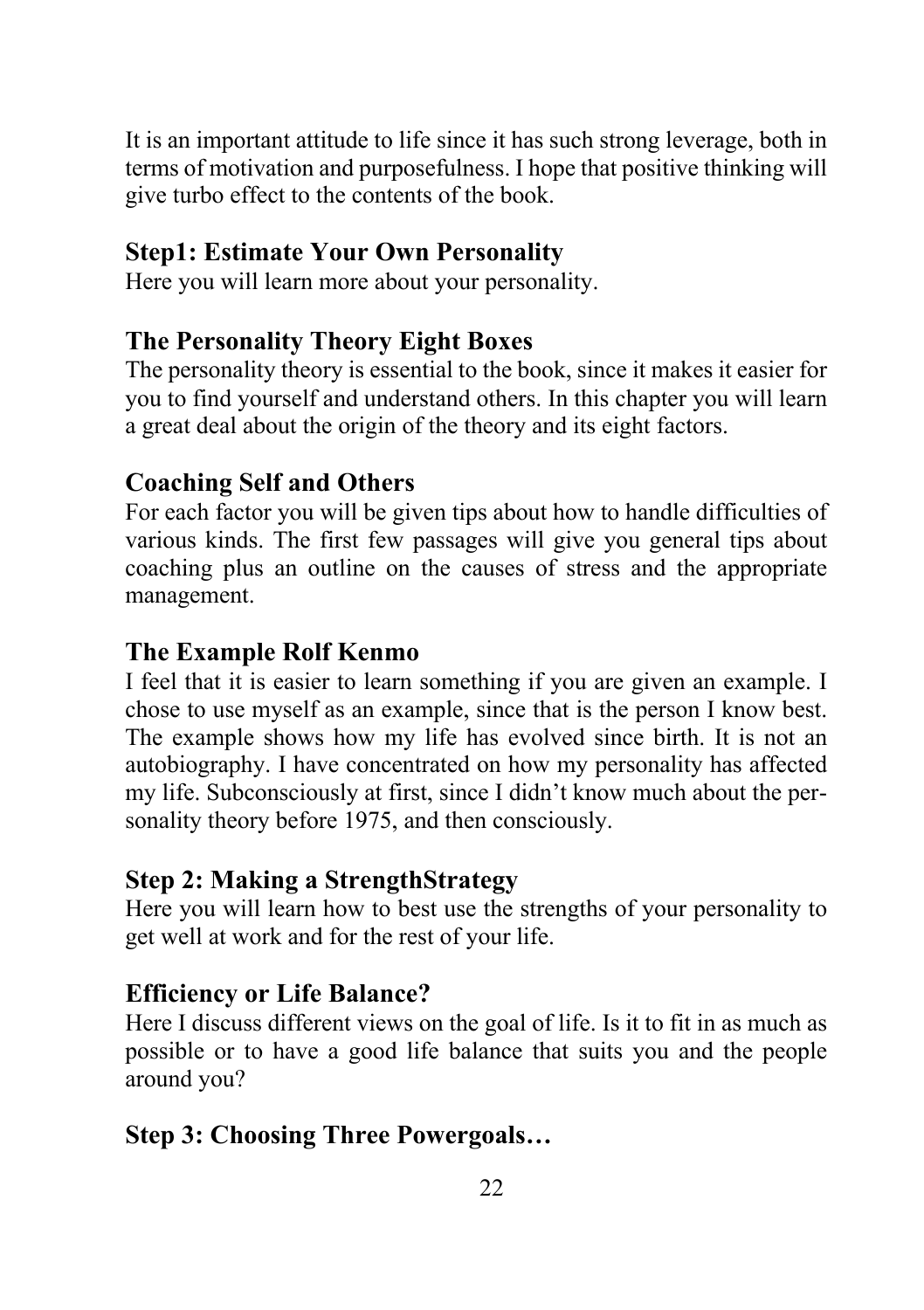Here you get tips to choose three Powergoals and why it is smart, for example, to reduce the number of "musts". They also help to make it easier to say NO.

#### **Tips For Successful Development**

This chapter gives you tips and examples on what to do to succeed in your growth.

#### **Different Opportunities**

Hopefully, you will here find information that will make you interested in from time to time go outside your comfort-zone.

#### **Good Luck**

A few words on the road to more blooming;-)

#### **References**

I did not include a long list of literature, although the list could be made long. Many books that I have read have made me disappointed, and therefore I have only brought up those that have really meant *a great deal* to my personal development. You will find a list of those books in the chapter "Good Luck". I sometimes wonder, when reading a book with an extensive list of literature, whether the author has really read all those books.

Nevertheless, I thought it could be interesting to know where I have worked. I was employed by Svenska Esso AB (1968-72 and now Statoil), Statskonsult AB (1972-80) and Eurocard AB (1980-81). Since then I have run my own consulting firm. As a consultant I have worked in most environments, in private industry as well as public administration. Service companies as well as production companies. Large companies as well as small ones, but mainly large companies. Since I started my own business the biggest clients have been Eurocard AB, Holmia AB, Vin & Sprit AB, Norba AB, Lion Ferry AB (now a part of Stena), Ericsson Utvecklings AB, Posten, Aftonbladet, WM-data (now Logica) and Föreningssparbanken (now Swedbank), plus a number of computer consulting firms.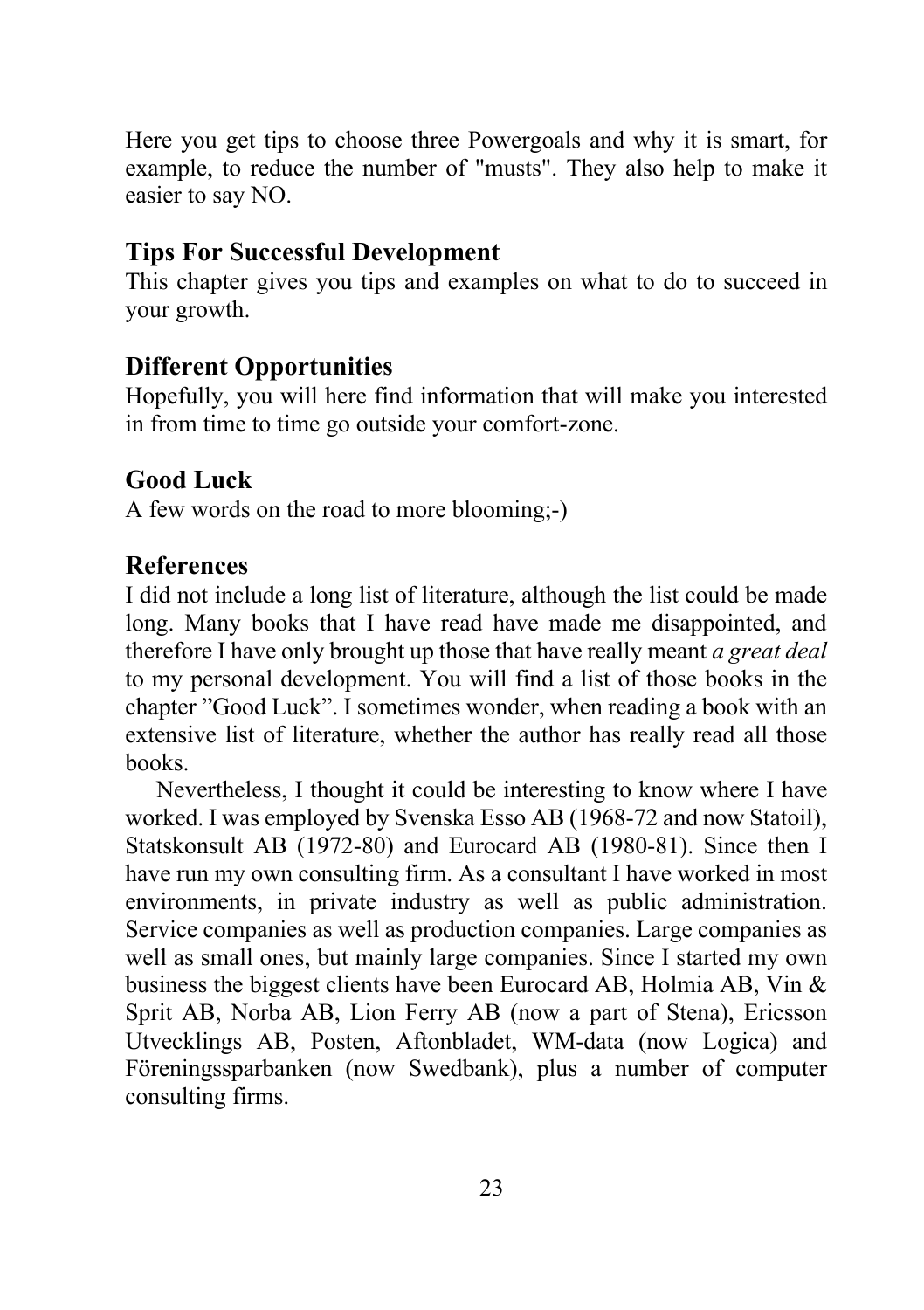# **Personal Development**

## **I Take Charge**

Since you are reading these words you are most likely interested in personal development. This is the first and most important foundation of personal development. "I take charge", as they say in the military. You do not let the circumstances and people around you govern your life. You constantly aim at shaping your life to make it as good as possible. Of course, you can't influence everything, but quite a lot!

I'm very fond of the words by Matti Bergström, a Finnish brain researcher: "The more you have chance on your side, the more you know you're on the right track." My interpretation is that it isn't chance that is at work, although you're sometimes inclined to think so. If you know where you want to go you will see the possibilities that fit your vision (or goal). Even your subconscious will help you if you dare listen to your inner voice. By acting consistently you are also sending a clear message to people around you, whom is easy for them to perceive, and hence you will attract like-minded people. However, the price may be that you repel those who do not like the message, but that may be a price you are willing to pay… It is also easier to pay that price if you have a good relationship to your life partner and have close friends.

## **Egg or Peach?**

An important decision is whether you want to be "an egg or a peach". Some people go for strengthening the shell of the egg. Others want to be a peach, i.e. have a soft skin and a hard and solid stone in the middle. The first strategy means putting a lot of energy into defending oneself, and the other means, among other things, co-operating better without losing one's aim in life.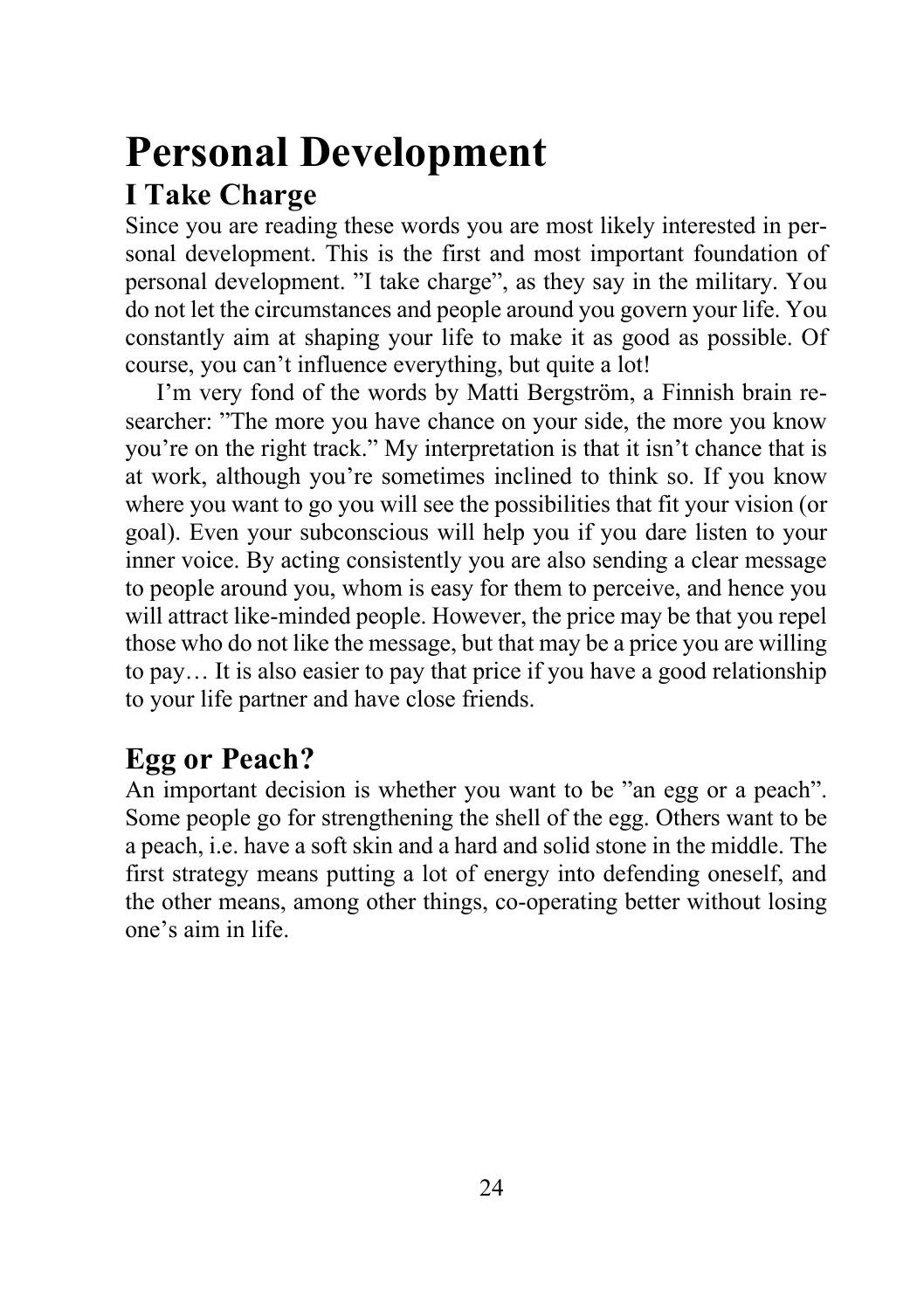

Before I continue my discussion I would like to bring up a problem of concept. I have discovered that there is a certain haze of abstraction around all compound words beginning with "self-", such as selfconfidence, self-knowledge, self-esteem, self-assurance, self-image, etc. For that reason I feel it is important to explain what I mean by the "self" concepts I use in the book. The concepts are

- Self-confidence, i.e. believing in one's own ability to do things
- Self-knowledge, *i.e.* knowing one's strengths and weaknesses
- Self-esteem, *i.e.* knowing who you are and being able to admit it

I will explain this using an example of a low and a high value respectively for the three "ESSES".

A person with bad self-confidence does not think him-/herself capable of doing anything. A person with good self-confidence believes him- /herself capable of doing many things, if not at once, at least after some practice. The self-image is very important here. If a thoughtless teacher tells you that you will never be able to learn maths, that prediction will often become a self-fulfilling prophecy.

A person with little self-knowledge has a hard time to find his/her way in life, as well as understanding other people's behaviour. The contrary applies to the person with great self-knowledge. It is also important that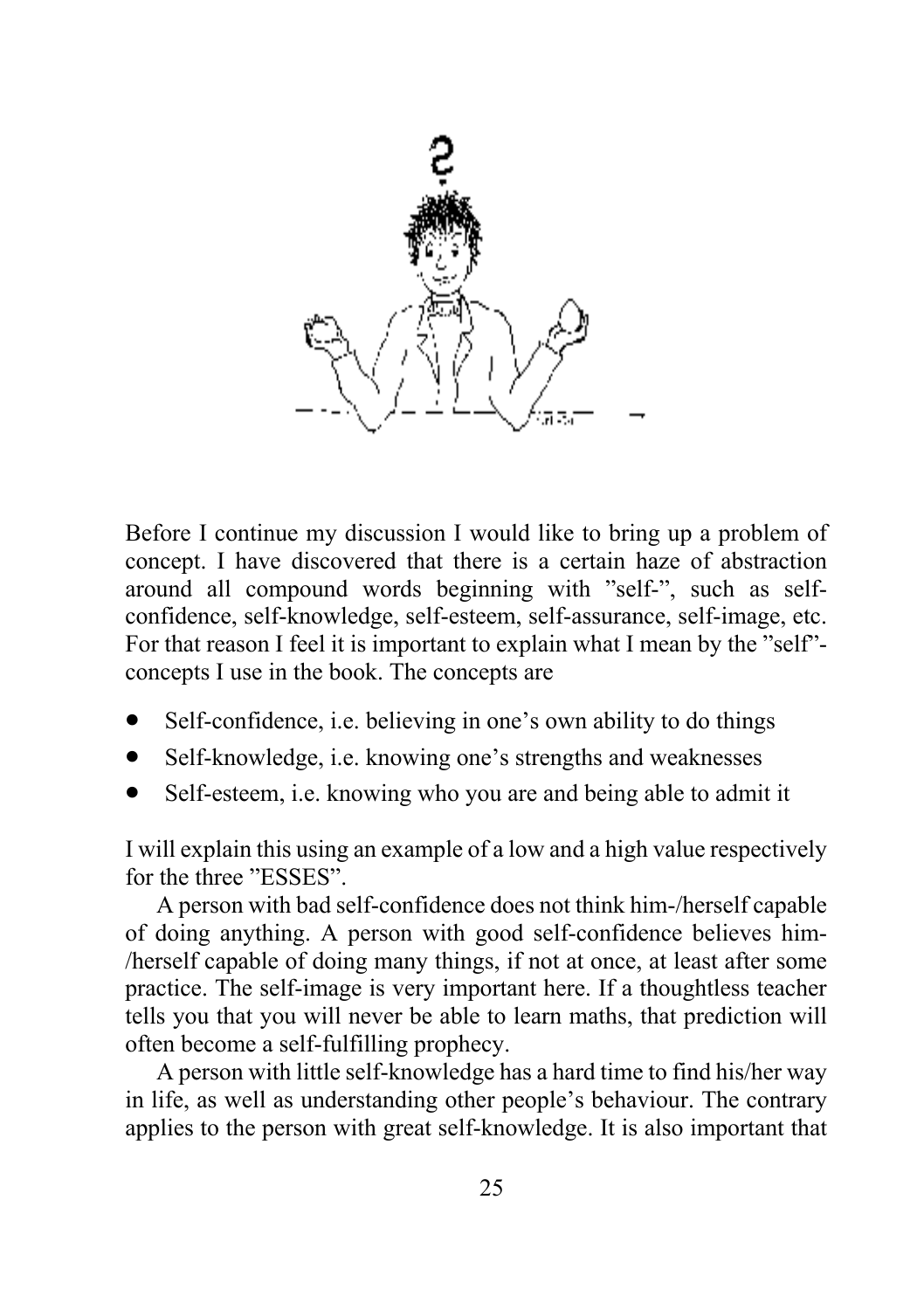one's self-knowledge is as accurate as possible, and ideally that it agrees with other people's perception. If not, problems may occur and other people may think that you have little self-knowledge.

A person with low self-esteem has problems making decisions, among other things because he or she depends on other people's opinions. Using a model from transactional analysis in order to explain this, you may say that he/she takes the life position "I'm not OK", and does not want to make a fool of him-/herself. (More on life positions below.) A person with high self-esteem can afford to fail and takes the life position "I'm OK and you're OK".

You may say that the eggs with strong shells have great selfconfidence (which is superficial) and the peaches have high self-esteem (which is profound). The eggs have – according to this metaphor – great self-confidence, if they have created a strong shell, but weak self-esteem. This makes them very vulnerable. They may blow up at criticism and follow the principle "attack is the best method of defence".

Mature peaches, on the other hand, have great self-confidence as well as high self-esteem. They feel it is OK to exist. They don't have to accomplish anything in order to be OK. If they are criticized their first reaction is not to defend themselves, but to examine whether the criticism is justified. Then they decide if they need to take the criticism seriously. They reason along the line: If many people criticize me in some respect, there must be something to it. But if it is just one person it may well have to do with that specific person, and you just need to be observant if more people make the same comments in the future.

Or to be brief: Eggs have a performance-based self-esteem, i.e. if they not perform well, then they feel more or less worthless. Peaches on the contrary have a *value-based self-esteem*, i.e. if they not perform well, then they still are OK.

Or very brief: A beetle needs to open its shell in order to fly;-)

Together with self-esteem it could be natural to bring up jealousy and envy. What is the difference?

Jealousy means that when you think of yourself as having no value. Then you are eager to supervise your relations and you see them more or less as you possess them. This is not a practical value in life… It is better to "decide" that you are valuable and then you will be freer in your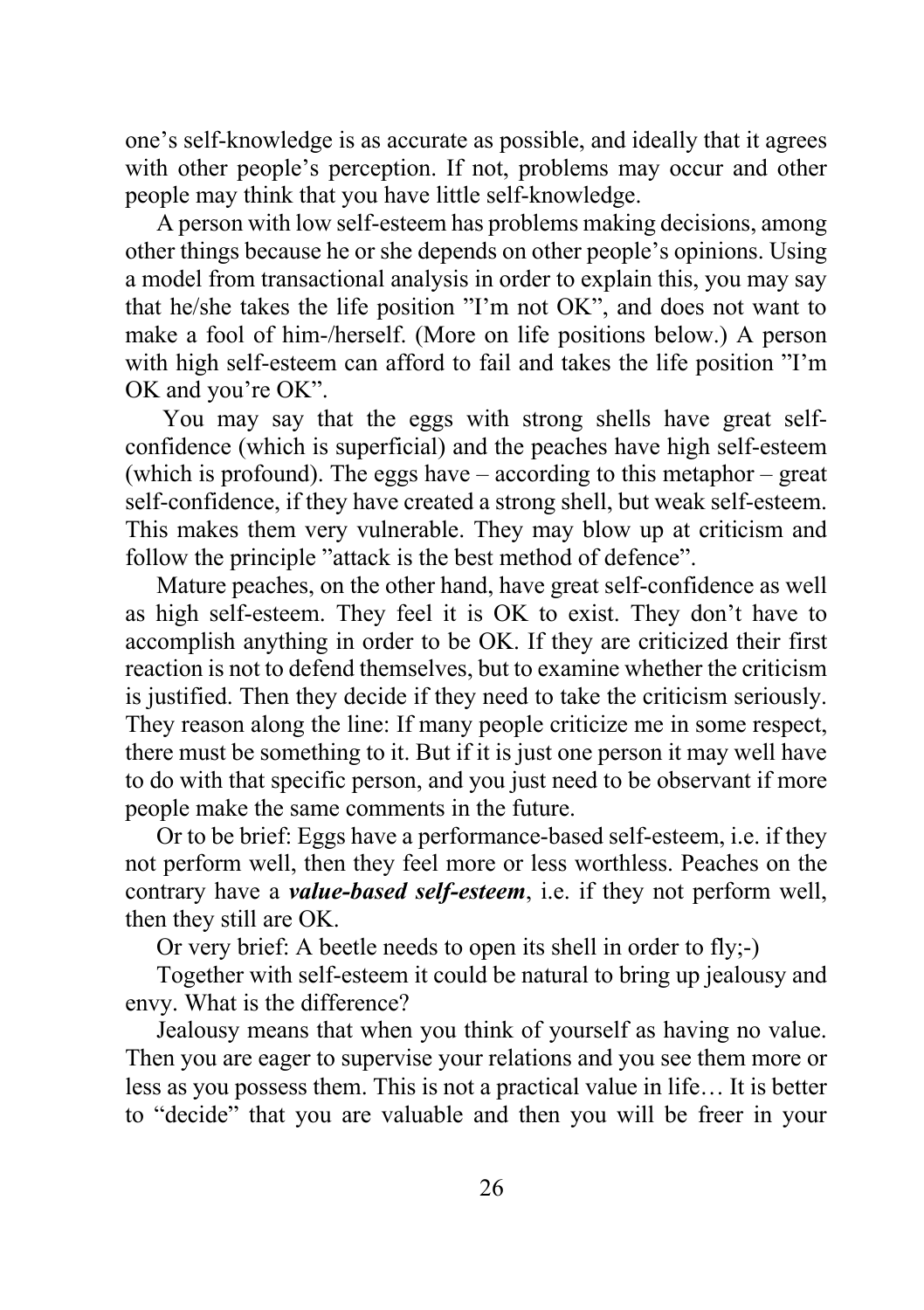relations. Of course it is not easy to "decide" that you are valuable, if you don't have had that value before, but there is no other way!

Envy means that you like to be someone else, but as you understand, that is impossible, even if you are tempted… However, it is easier to accept that fact, if you put this question to yourself: Is it possible or interesting for me to have exactly that person's life from birth to now? Of course it is human to be envy, but not practical…

## **Different Life Positions**

There is an interesting enumeration of life positions in transactional analysis, which is described in several books. Life position is the position you often take in relation to other people. The positions are

- I'm not  $OK You're OK$ , unfortunately a position which many people take. Above all it leads to low self-esteem (see discussion above).
- I'm OK You're not OK, which is not very good for either the position-holder or society at large. You could become a criminal, for instance. You could also join a sect that condemns those who do not belong to it. This keeps the sect together, but everything is based on an illusion.
- I'm not  $OK You'$ re not OK, which leads to great problems, and the person in question are in urgent need of help. Everything looks bleak.
- I'm OK You're OK, which means that you have come far in your peach-development (according to the metaphor above). The position is recognized as a person, whom is pleasant to be with. You feel secure and welcome, feel no demands for achievements, and are confident, maybe even harmonious.

If you are mostly in someone of the three first positions you need to develop yourself in order to get a higher life quality. However, that is not so often easy, because your parents and/or other people in your surrounding can have acted in a non-supportive way, so you have been marked very strongly of that position - as constant dripping wears away a stone…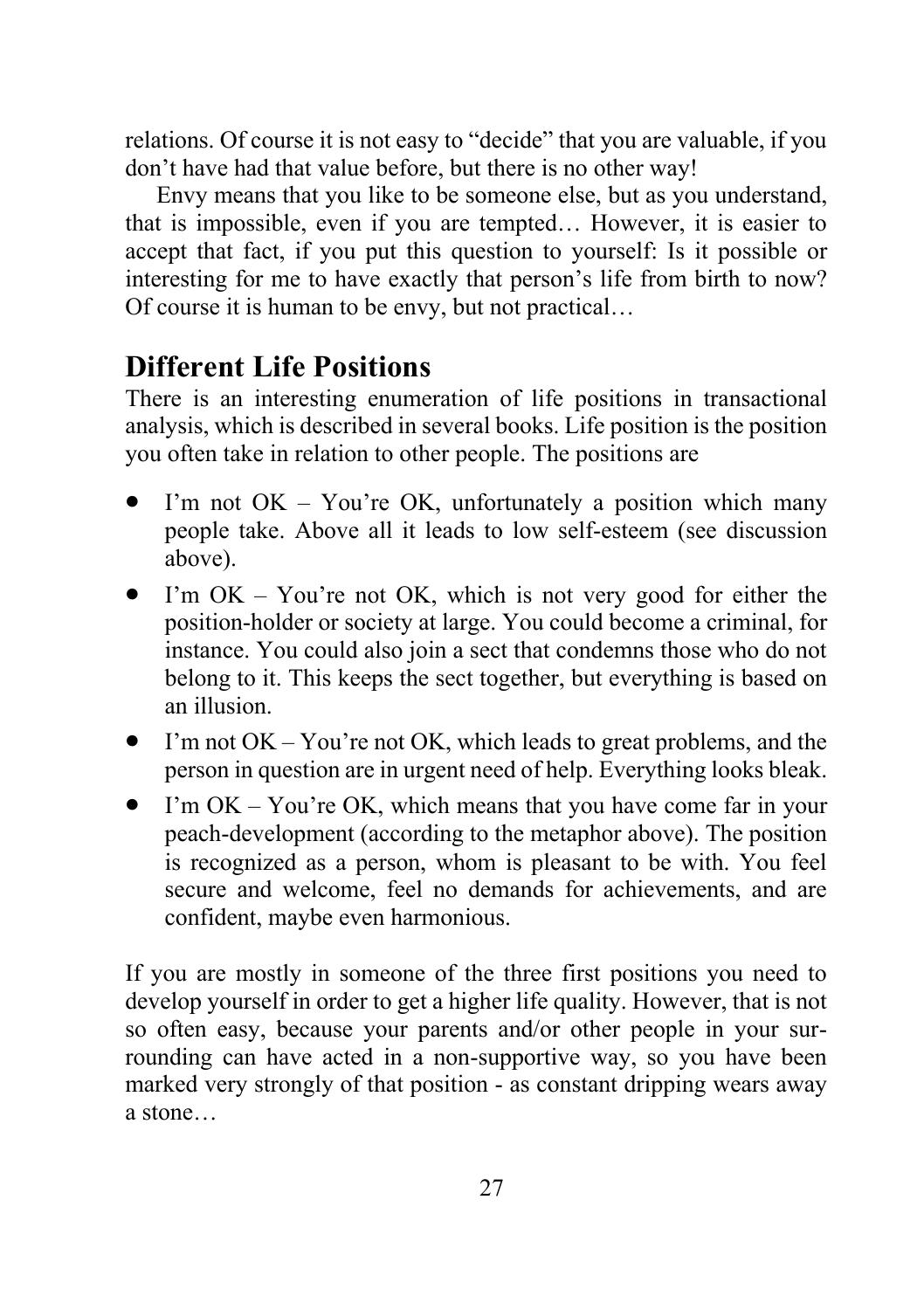You can compare with the treatment of young elephants. They are tethered up with a rope. However, when they become bigger, they could easily break the rope, but they are accustomed to the rope and think it is not possible… Moreover, the brains for both elephants and human beings like to follow their routines, because they need then less energy. This of course is also an obstacle to handle.

What can you do about it? Well, read this book and use the knowledge;-) Especially useful in this matter is the chapter "Positive thinking".

## **Examples of "Peach Behaviour"**

What characterizes peach behaviour? An example from my world as a consultant is that an "egg" would rather buy services from a company like McKinsey & Co, since that choice would not be questioned. "Peaches", on the other hand, dare take the risk of engaging a less known consultant, even though such a choice is often controversial. Furthermore, the "eggs" like to bask in the glory reflected from the celebrity consultant.

Another example is from The Body Shop. They made a market survey that showed that their customers had few common denominators. The age span was great, for example. One common quality among the customers, however, was their high self-esteem. They like what The Body Shop stands for and have no need of impressing others with the brand of luxury perfume they use.

As a matter of curiosity I may mention the French expression "J'ai la pêche", which in direct translation means "I have the peach". The expression means being in top form. It is true that a peach can easily be damaged, but that does not apply to the stone. Another curiosity is that the Nobel Prize winner in economics 2001, George A. Akerlof, used peaches as a metaphor in his thesis on asymmetrical information. Peach, in this context, means a piece of goods that is better than expected. Lemon means the opposite.

#### **Life Balance – A Constant Effort**

What do you want with your life? This is a question that you need to answer from time to time during life. One thing is important: To have the best balance possible over time. Above all is to have a good balance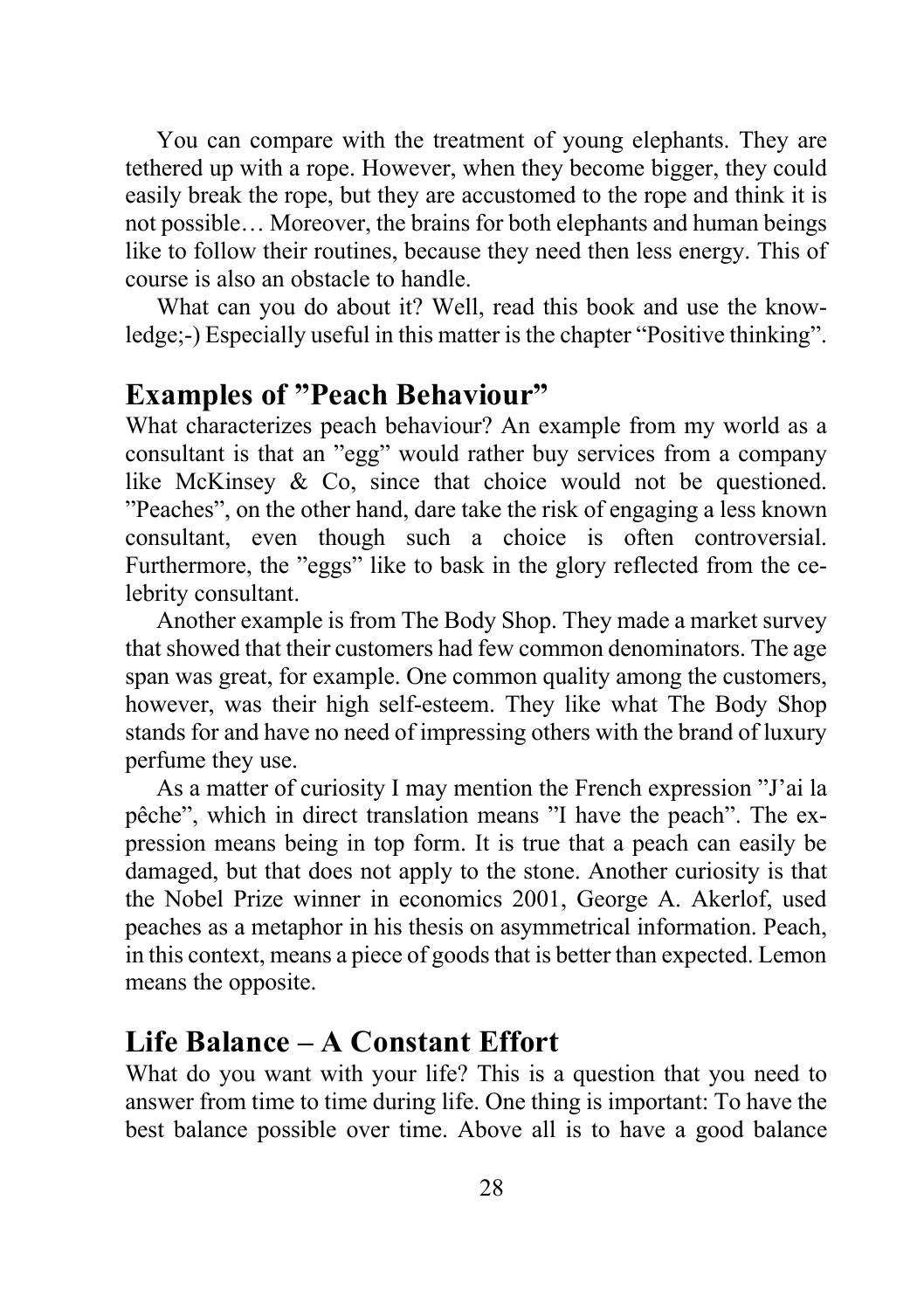between work, spare time and your family (or the equivalent). If life is mainly made up of work or a certain interest, life becomes lopsided. In the end it is difficult to change course to a better mix that best matches one's own needs. Naturally, you must take good care of your family and friends in order to have harmonious relations to them. Strive for a longterm and healthy compromise between your own interests and theirs. Look at yourself as the pilot of your own life. If you take too much to the right (work, for example) or left (family), you will come off course. If you steer too much upwards you will end up in "heaven" and lose touch with the ground. If you steer too much downwards you will crash.

Many people find it hard to say no. When you know what you want it is considerably easier. For example, if someone wants you to take part in an activity that conflicts with your values or what you want to achieve. Of course, it is not always that easy to take sides, but if you know what you want it is easier to strive for a certain line in life.

#### **Sound Personal Development**

Some people try to cover up all their shortcomings. That is not a wise strategy. It is better to develop one's strong sides. Efforts in that area will give the best results.

Of course you must also work on your shortcomings, but you should spend least energy in that area. Otherwise it would be like spending all your energy on the weeds in a garden. If you, on the other hand, buy nice plants they will suck up all the nourishment so that the weeds wither away. It is also wise to tackle only one shortcoming at a time.

Make sure to distinguish between your real shortcomings and the backs of your strong sides (=fronts). For example, a lot of people who are creative (=front) have lack of objectivity as a back. They think most things are possible. How else could they be creative? The front of a quality must be made to dominate and the back be kept on a reasonable level. It is probably impossible to completely eliminate the back. But a creative person could get a partner who is very objective and able to give feedback on bold ideas. In this way the ideas can be developed towards more realistic forms.

Finally a simile. A few years ago I went on a raft down the river Klarälven in the Swedish province Värmland. It was slow. We went at a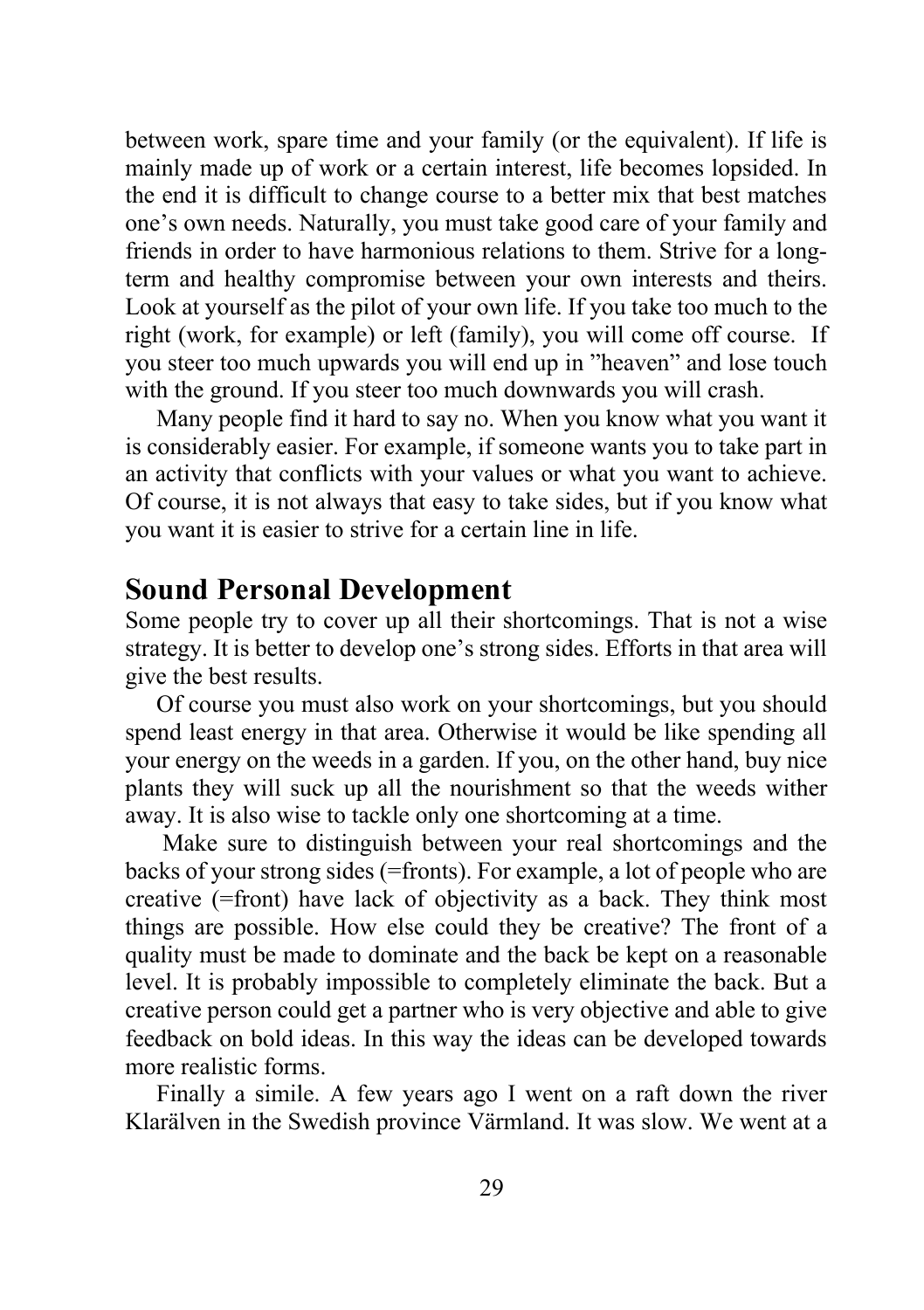speed of two kilometres an hour. We were instructed to start punting and paddling towards lands a few kilometres before our landing-place, so as not to miss it. We were also told not to despair if nothing happened during the first five to ten minutes. It takes time before the force we put in can change the direction of several tons of timber in a stream. Against that background you may think: "Who would be so stupid (or capable of development, in positive thinking) as to try to paddle upstream?" In other words: You need to float with the river and go ashore where it is natural and suitable. But remember that you can change the position, direction, width, etc. of your river. You don't have to stay the same forever.

#### **Know Thyself**

Even the ancient Greeks thought the best advice to another person is: Know thyself! "Gnothi seauton" is an inscription in the temple of Delphi, which is ascribed to one of the Seven Wise Men of Greece. The first time I encountered it I didn't think it all that difficult, but as time went by I realized it is a never-ending task.

You need to remember what works out well and why. The same goes for the things that don't work out. Was it due to something in your personality or did you just have a bad day? Or was it because of something you haven't learnt? Keep in mind that we have a tendency to underestimate the things we do best. Likewise, the things we do less well we tend to overestimate in other people.

It is also important to pay attention to how other people describe you. What the negative comments are. But remember that other people's comments depend on their personalities and their situation at the time. A bad day, for example, often results in critical comments. Mature people find it easiest to give praise.

When you receive feedback from others it is good to encourage them to be specific, to give examples, so that you understand their points. They can also use other people's behaviour in order to exemplify what they mean.

## **Life Script**

You may believe in fate. Another way of seeing it is to talk of a life script, as it is called in transactional analysis. To a certain degree you can predict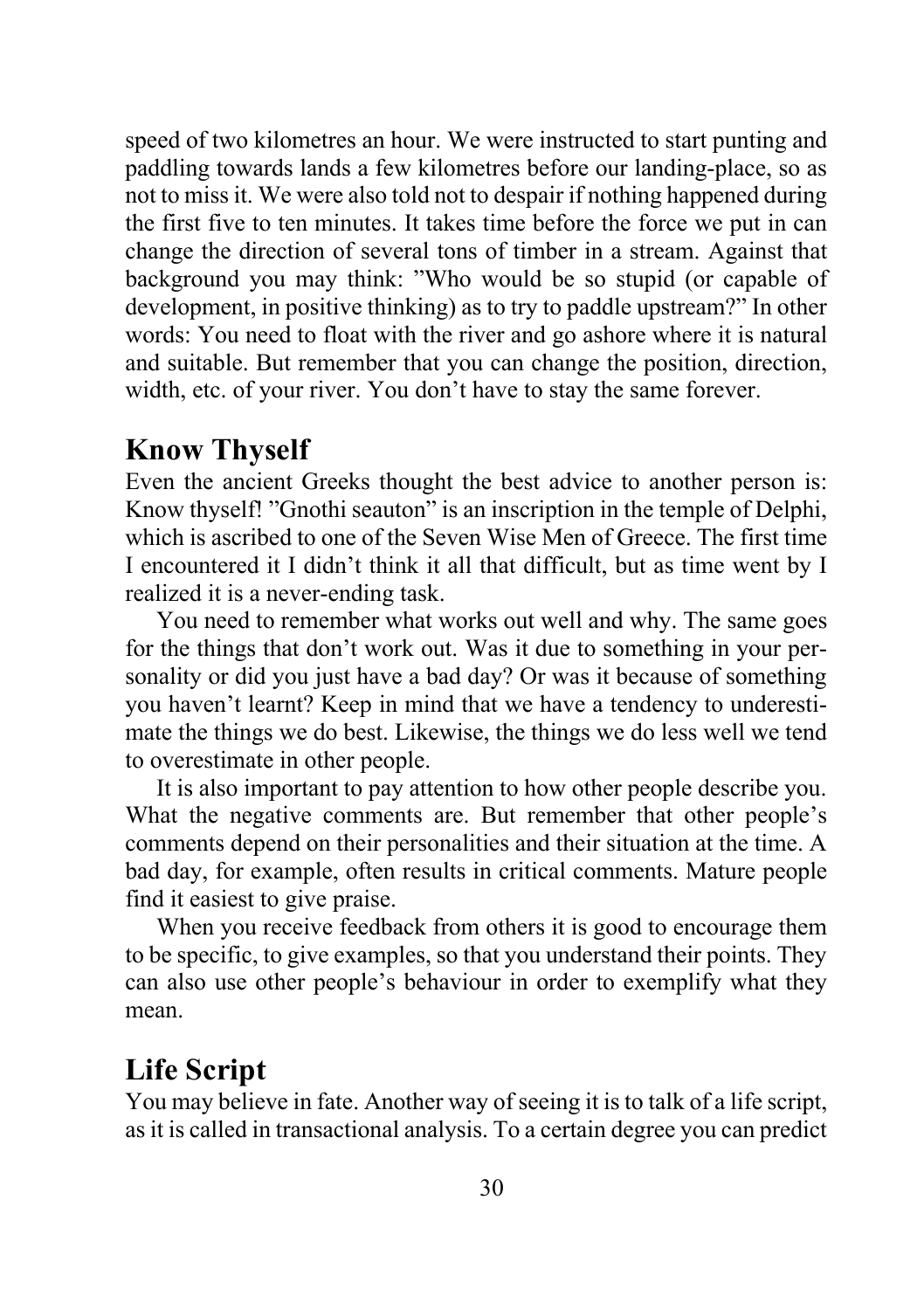a person's life, unless something dramatic occurs. The life script is built around culture and tradition. It is also based on a person's experiences (imprinting) – particularly from childhood.

A life script of the average Swede could be: Go to school – get a job – find an apartment – get a life partner – have a family – get a bigger apartment – encourage the children's development – be promoted at work – celebrate one's 50th birthday – retire. The script may contain values like "Don't think you're worth anything", "One must always do one's share", "We must all help one another and keep from fighting", etc.

It is sensible to examine one's life script. There may be something in it that ought to be questioned. Something that prevents sound development. When your life script is outlined you may discuss it with a close friend to see if there are reasons to change the script. You rarely make dramatic changes, since it is better to let the changes ripen in a natural way.

If you are going to work with a new person it could be wise to chat a little in order to get to know him/her, or, so to speak, get a sense of the other person's life script. Once you have that it is easier to co-operate.

To get a grasp of someone's life script is particularly important when you are recruiting. You may ask what the habits are in that person's family. What has influenced what? What is the attitude to work, theory, health, ethics, other cultures, etc? How do you expect the next five years to turn out? Surprisingly often you may discover a main thread in a person's life.

#### **Enriching and Personal Development**

All of us have negative luggage that we need to get rid of in an appropriate manner. All of a sudden a problem arises – often in connection to stress in one way or another. It can be tempting to stow it away and act as if nothing has happened. But, unfortunately, that strategy does not work, since sooner or later the problem pops up again – most often with renewed strength.

If looked at from a positive point of view, you may say that this type of problem frequently occurs when you are ready to deal with it. When you have enough energy and feel confident. It is good to bring up the problem with someone you have a good relationship with. Who is truthful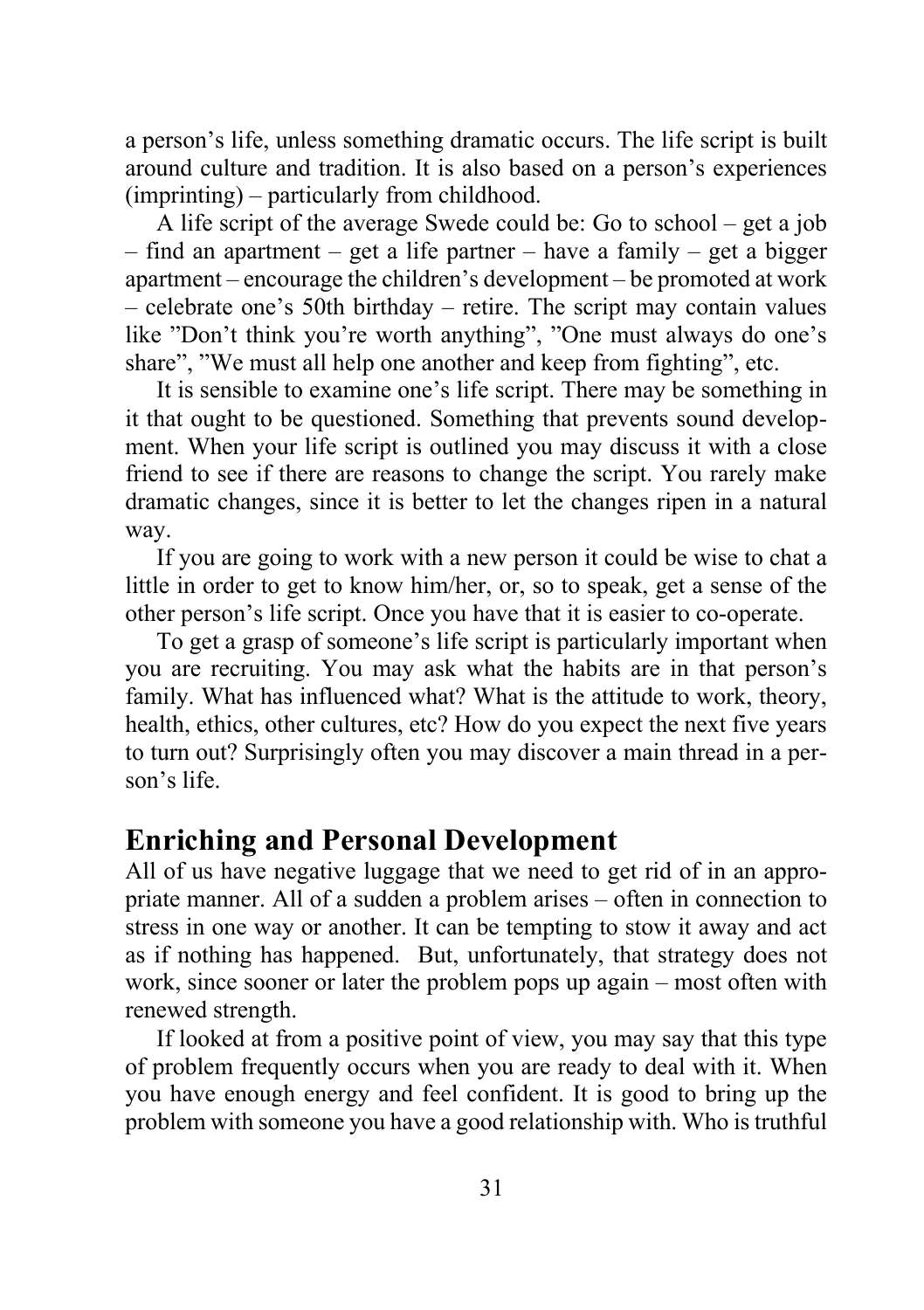and constructive? Who will help you with new perspectives, other points of view, other experiences, challenging questions, tips about solutions, etc. Sometimes the solution lies in bringing up a difficult memory and handling it in a sensible way. You may need a psychotherapist for that. Sometimes the solution is simply to talk about it and adopt a new approach to the problem. You can try doing something in a new way, after having reflected upon the worst-case scenario. Concerning measures to take, you may find useful tips in the chapter "Positive Thinking".

In order to choose the right path for your enriching (purification) you must pay attention to feedback. And actively look for feedback. Negative as well as positive. It is essential that your perception of yourself is as accurate as possible. Otherwise you run the risk of prioritizing the wrong things in your personal development.

Positive feedback can guide your ventures. Concerning negative feedback it is important to notice even small hints and insinuations. It may be something very important which the other person has difficulties to express since it is strong criticism. When you think this is the case you should ask the other person to develop his/her views until you understand them. Ask for an example. It may be hard to do this, but the benefits of handling important criticism are enormous. Asking for help is often emotionally charged, and it demands confidence in others. If this is difficult for you, you must develop your trust.

A short story may concretize what enriching is all about. Michelangelo, who made a beautiful statue of David in Florence, was asked: "Wasn't it difficult to make such a beautiful statue?" "No", he said, "The only problem was to take away the stone that wasn't David!"

#### **The Marshmallow Test and Impulse Control**

Walter Mischel performed the experiment during the 60s on four-yearolds in a preschool at Stanford University. The children were mainly those of Stanford lecturers, professors and other employees at the university. The experiment was performed as follows: The children were tested separately and told that if they could wait while a few tasks were done they would be rewarded with two marshmallows. The "tasks" took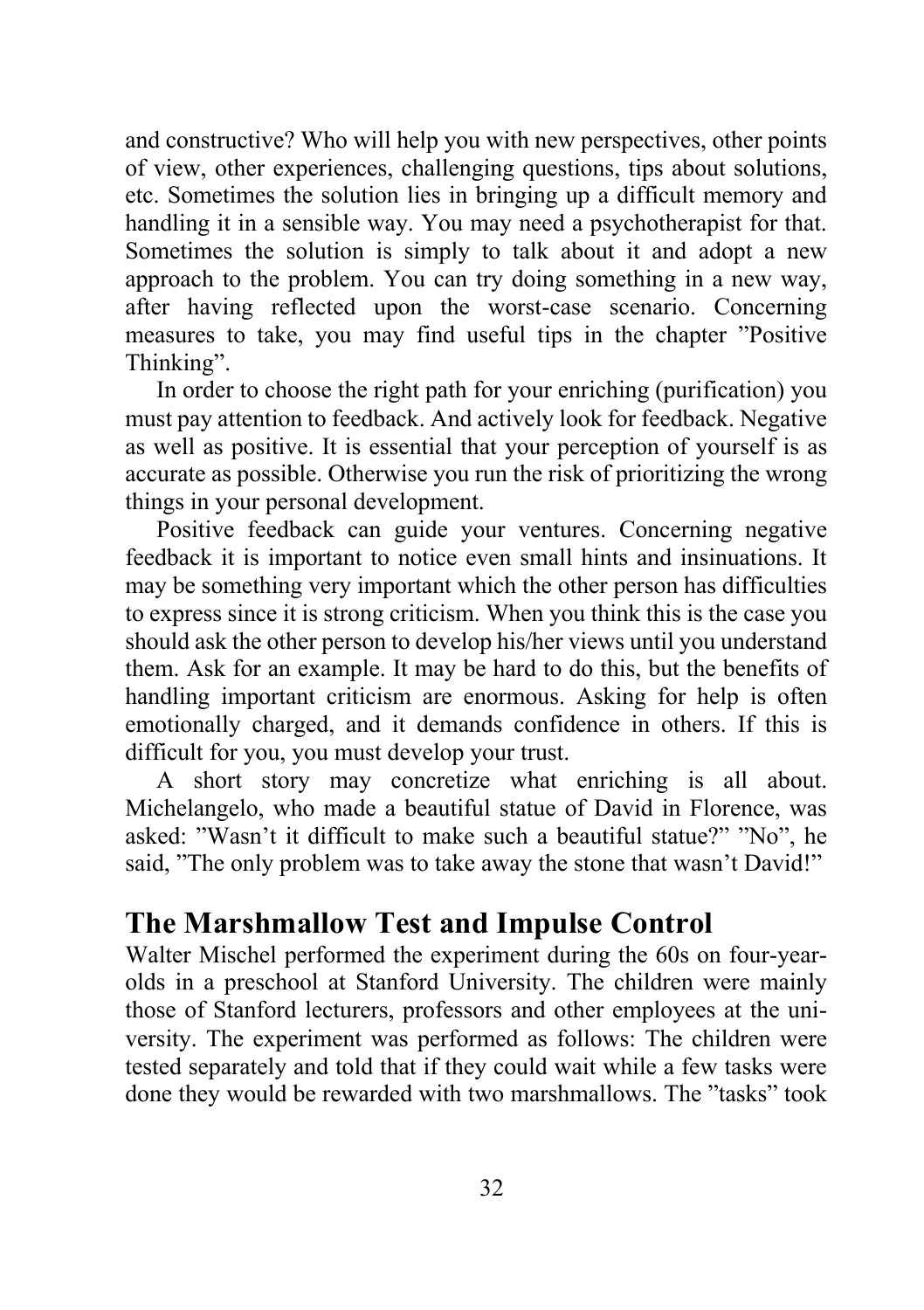about 15-20 minutes. If not, the children were only allowed the one marshmallow before them.

A follow-up 12-14 years later showed that those who could "postpone their need gratification"

- had greater emotional competence
- did well
- had great self-confidence
- were better able to cope with stress and problems in life

On the whole they were more enterprising and active.

The children (ca 30 %) who could not wait often took the marshmallow in front of them after only a few seconds. The follow-up showed that these children had different types of difficulties. They had fewer social contacts, were less able to deal with setbacks, were suspicious and touchy, etc. You will find more information in the book "Emotional Intelligence" by Daniel Goleman.

What conclusions can be drawn from the experiment? It is obvious that anyone who wants to reach a goal can benefit from the ability to "postpone need gratification". However, that ability carries a risk. You may never get need gratification, or too little need gratification. You keep being "good" and get lost in your ambition to please others. Here, too, there is a need for a reasonable balance over time.

The great thing, though, is that you can develop your ability to control your impulses. This is one of the reasons I have included the following chapters

- Positive Thinking gives support when something is difficult to achieve
- Step 1: Estimate Your Own Personality increases your understanding of your own behaviour
- Step 2: Making a StrengthStrategy helps maintaining a good course in life
- Step 3: Chosing three Powergoals  $-$  gives strong support for what your really want to achieve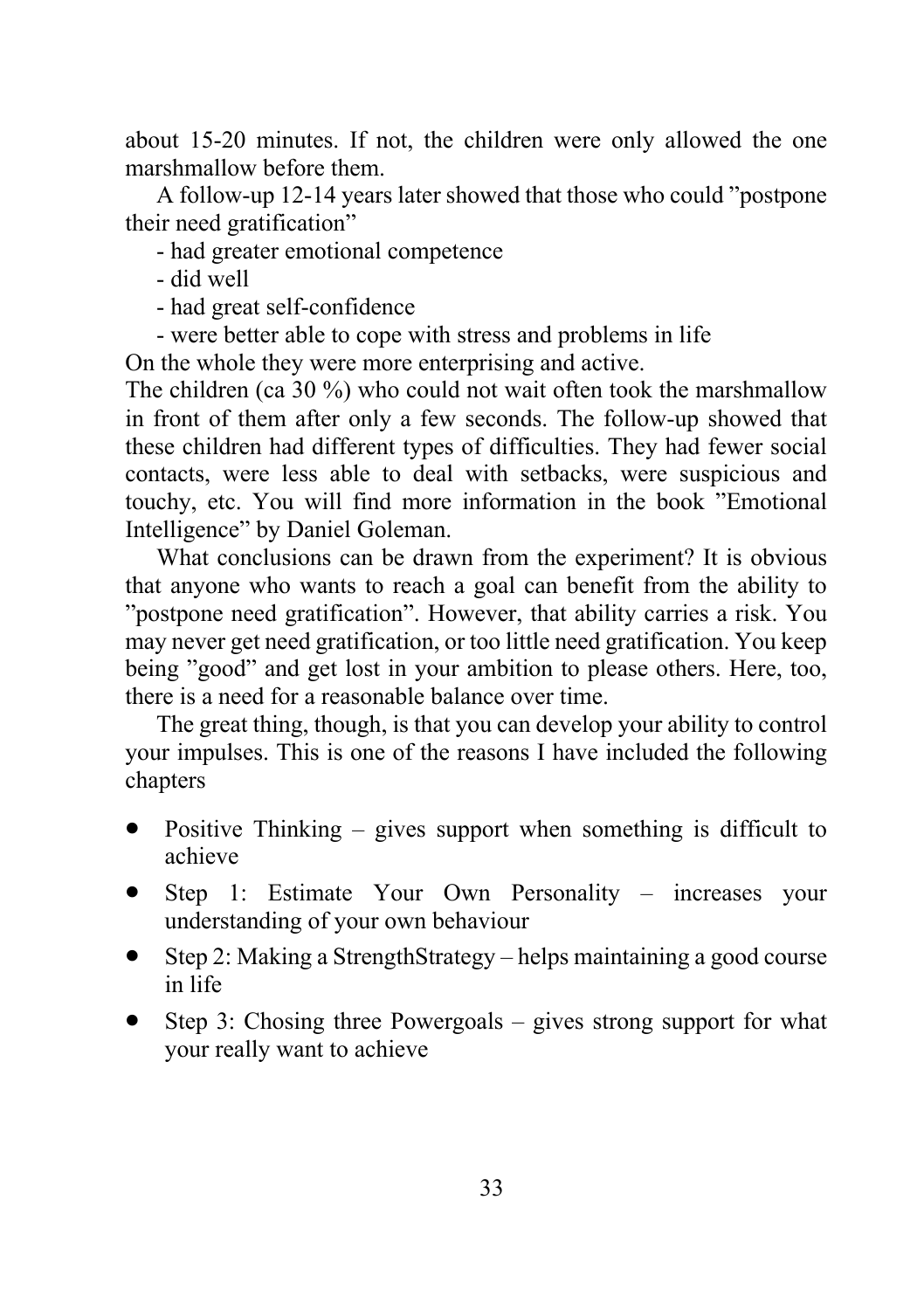## **Is It Possible to Change One's Personality?**

This is not an easy question. In principle, one's personality should be regarded as something that resists change. There are limits to what is possible.

Your driving forces are to be found in your personality. These forces must be given an outlet, and preferably in a constructive way. If you have a great need of contacts, you need to meet other people quite often. If you are alone for a longer period you experience symptoms of withdrawal. If you have many and intensive contacts the need will be filled. A sound basis for a good life is to live in harmony with your needs, to make sure they are satisfied with appropriate frequency.

One way of looking at personal development is that the more you develop, the more your personality is evened out, which means that all the needs reach about the same value on the scale. Interestingly, an infant always seeks to satisfy all his/her needs immediately when they arise. Then the upbringing and environmental influence begin and sometimes the child goes astray, which then has to be "corrected" through personal development later on in life. Personal development is achieved through various insights, for example "You can't please everyone". That insight makes it easier for you to put your foot down. Development can also take place when you heal your childhood wounds, etc.

## **Social Competence**

Social competence is of great use if you want to develop. It is, however, a great area that would demand several books to cover. Now, is there a simple formula for increasing one's social competence? In a way, since there are the three important SSS, which preferably should have high values. The esses are

- Self-confidence, i.e. believing in one's ability to do things
- Self-knowledge, i.e. knowing one's strengths and weaknesses
- Self-esteem, i.e. knowing who you are and being able to admit it

In the beginning of this chapter I explained what I mean by these concepts.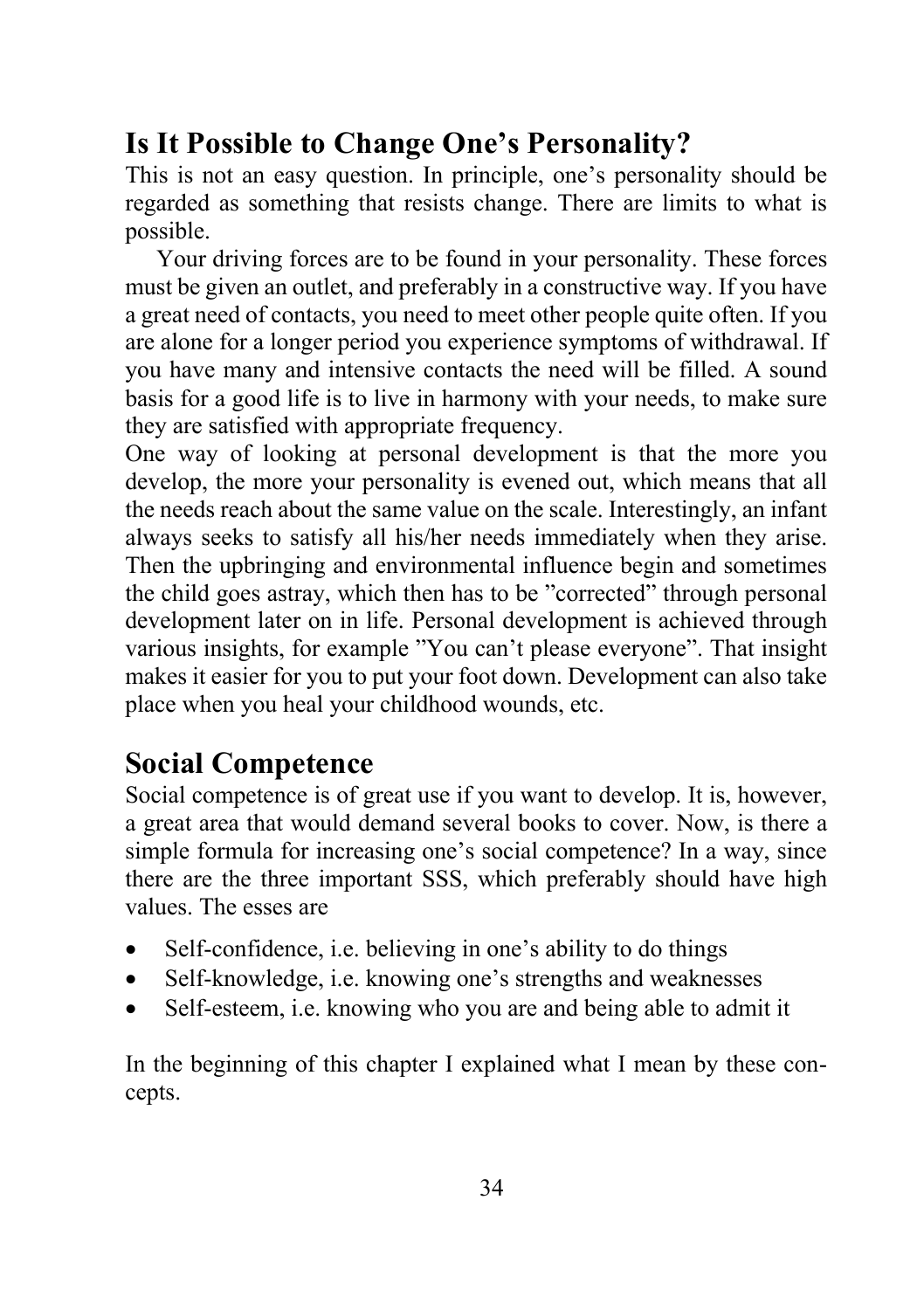This book aims, to a great extent, at increasing your self-knowledge. With that knowledge as a base, combined with positive thinking and the like, you may increase your self-confidence. And then you have good chances of entering a positive circle, since you direct your efforts to matching tasks and succeed in your undertakings, which increases your self-confidence.

Concerning self-esteem, we did not all get an equally good start, depending on how our parents and/or the people around us acted in our childhood. Still, you can increase your self-esteem through working with personal development, for example by striving for the positive circle mentioned in the paragraph above. And you mustn't give up, although it is true what the Swedish poet Karin Boye says: "It hurts when buds burst."

Great social competence means that you get a rich and prosperous life. It doesn't necessarily mean that you get a lot of money. Instead, you become more and more harmonious, which is even more valuable.

The great social competence also makes it easier for you to co-operate with other people. In practice, it means that you have greater influence, receive more truthful feedback (or can better understand what other people mean), find it easier to deal with difficulties, have more fun, etc.

## **The Goal of Personal Development?**

First of all, the goal should be seen as a vision, a travel direction. Or it can be seen as a moving target, since new insights often mean that the goal needs to be revised. A permanent feature of the vision should be to get to know you better and try to match your own needs as well as possible, without hurting anyone else. This gives you more and more harmony in your life. But you are never done with your development. If you think you are done one day, it only means that you are treading water and not living your life to the full.

If you take any life situation as a starting-point, you may say that a mature person uses that quality (personality factor) that is most appropriate to the situation at hand. If the mature person is short of appropriate factor it is natural to seek help from something or somebody.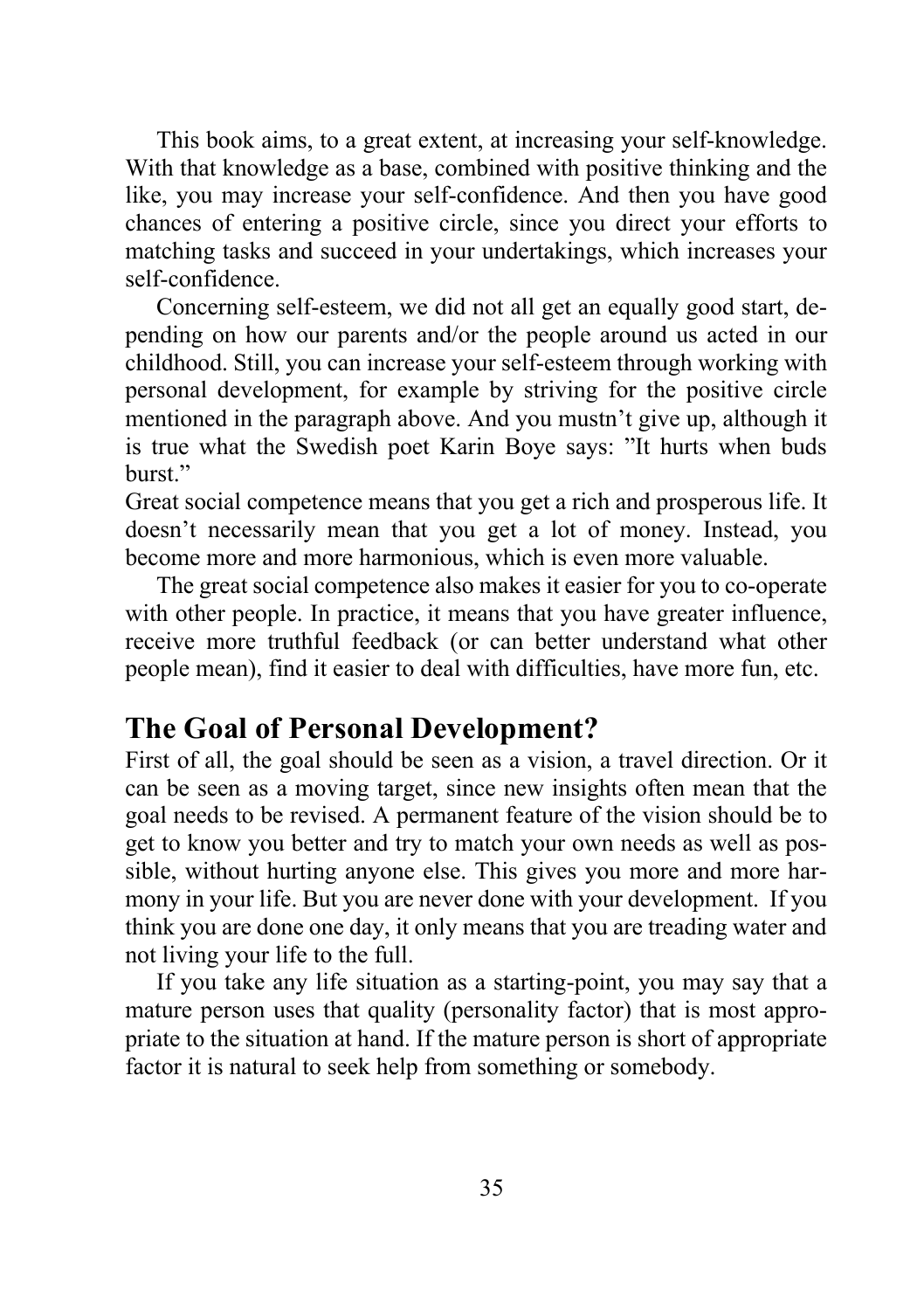## **Positive Thinking The Purpose of Positive Thinking**

Positive thinking is always important. It is, however, particularly important concerning personal development. You have to look for the positive in every situation. What is interesting is solving the problems. If it is not possible or if you don't have the resources or the right to make decisions, or something else necessary to solve the problems, you simply have to accept it. As long as the obstacles remain, of course.

Some people think that the pessimist and the optimist are right equally often, but, undeniably, the optimist leads a more pleasant life. There are even scientific studies that show that the optimist draws benefits from his/her attitude to life. Studies have shown that positive thinking improves the treatment results for people with alcohol problems, as well as recovery after bypass and breast cancer operations.

Naturally, you shouldn't sweep the negative under the carpet, but you should avoid talking about the problems more than necessary.

## **Handling Negative Thoughts and Feelings**

When I first learnt to be systematically positive, negative thoughts and feelings were more or less forbidden. A typical overreaction when you adopt something new. Now I am of the opinion that the negative must come out and those around you have to accept it. Such behaviour cleanses the psyche and the air. On the other hand, you should avoid clinging to the negative and letting it influence your whole life. In those cases you need to find a positive alternative.

You can describe negative feelings as a fire burning inside you. If it is put out before it has burnt itself out, you end up with a lot of debris. If the fire is allowed to burn out by itself, there will only be fine-grained ashes left, which will disappear in time. You may say that an important task for psychotherapists is to help you find and light old fires. Then they should help you make sure they burn out in the best way possible. In the same way you need to accept, as a fellow-being, that other people have negative feelings and try not to ward them off unnecessarily. If someone is angry or sad, that is the way it is, regardless of how appropriate you think it is. The sooner you confirm that feeling, the faster it will "burn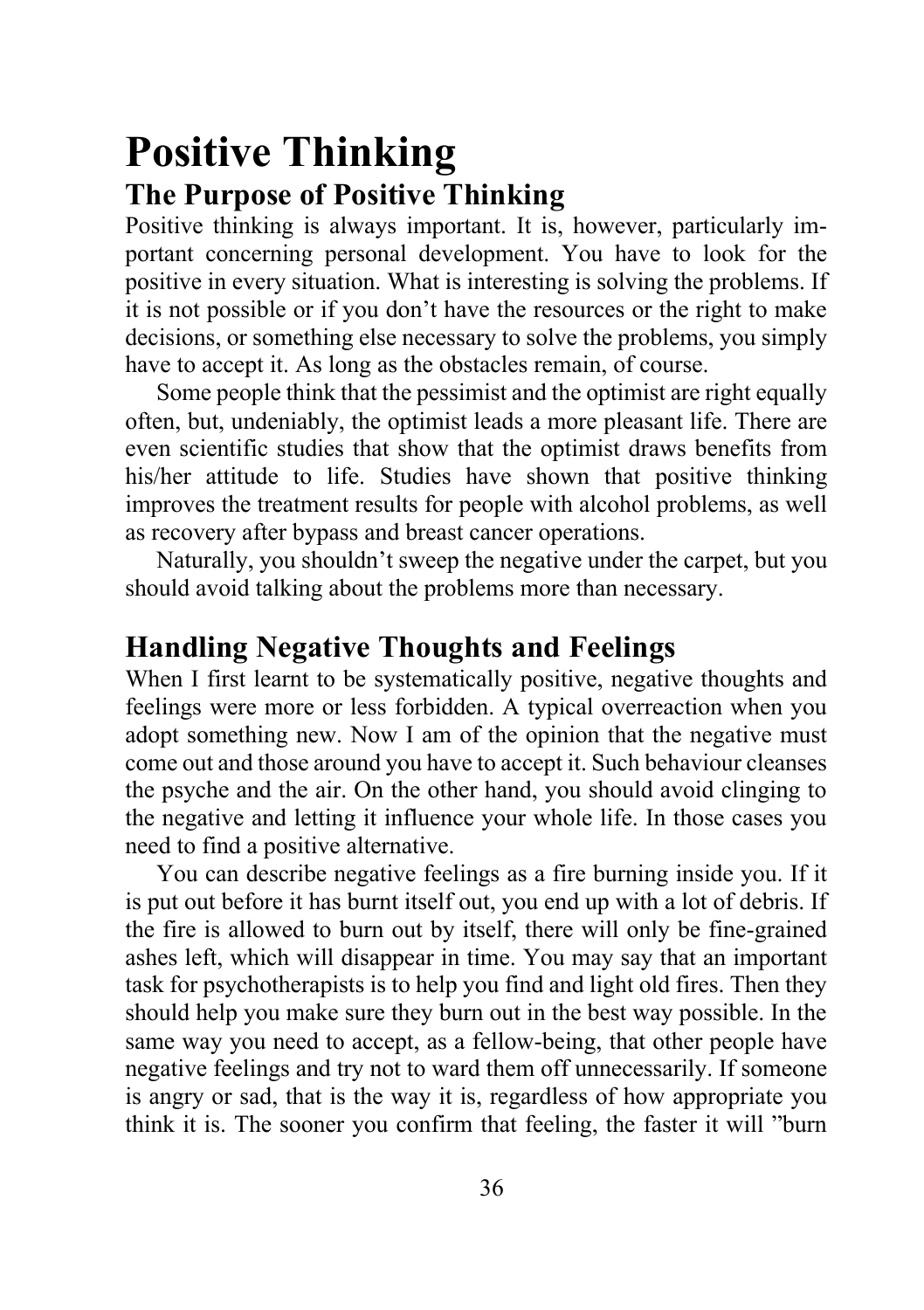out". You may still have another opinion about it all, but that is an entirely different thing.

In the same way you can be a "fellow-being to yourself" and allow your unpleasant feelings to come out. You will then grow and get rid of ballast.

In some cultures you can engage professional mourners at funerals to help people give outlet for their sorrow. When my father died the minister said very wisely to me the night before the funeral: "Sorrow is something you have to go through, you can't get round it. That only creates problems one way or another." At the same time he made an illustrating gesture with his hand. This made a profound impression on me. It is an insight that has been very helpful to me.

Buddhists have a practical way of looking at it. They distinguish between pain and suffering. You can't escape the pain. You may get hurt, you may get robbed, you may get beaten, etc. Everything creates pain, but you decide how much suffering the pain will cause. Buddhists strive to understand that everything perishes, which makes it easier for them to deal with loss.

### **Positive Fixation**

Positive fixations are good in order to have a clear goal, i.e. get a clear view of what you want to achieve. In this context it is important to realize that humans have difficulties understanding the word "not". What does that mean? Well, if you are instructed in soccer "not to hit the post", the mental image is "hit the post".

Positive fixations are also important for instructions. Avoid talking about all the nine ways in which something should *not* be done. The instruction should give information about the CORRECT behaviour. This makes the instruction shorter. And the risk of being confused by all the incorrect ways is dramatically reduced.

It is also valuable to use positive formulations. Note the difference between

| I am in hell! | I am in paradise, indeed on the outer edge,<br>but on my way to the centre of paradise. |
|---------------|-----------------------------------------------------------------------------------------|
| Bad!          | Capable of development!                                                                 |